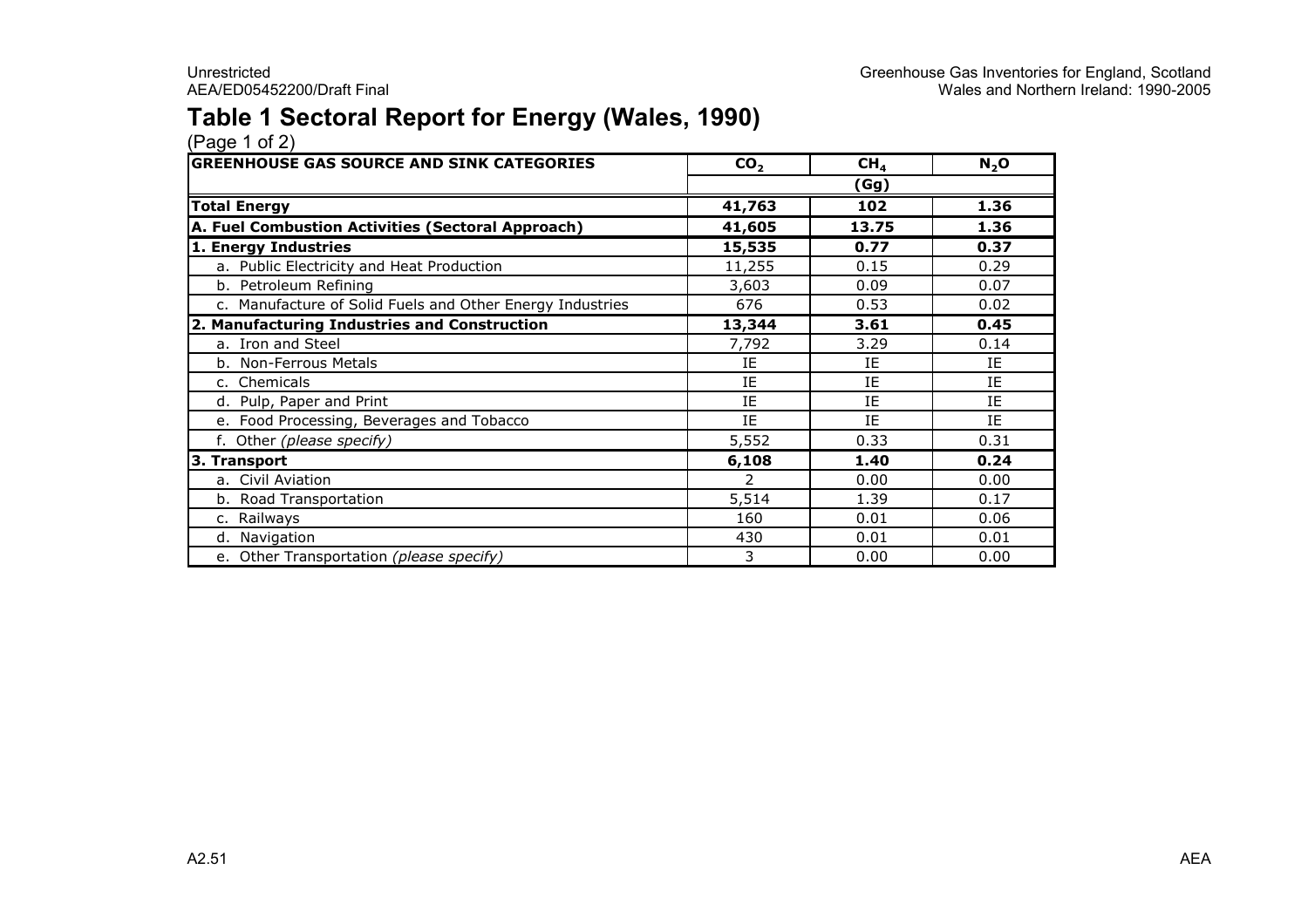### Table 1 Sectoral Report for Energy (Wales, 1990)

| <b>GREENHOUSE GAS SOURCE AND SINK CATEGORIES</b> | CO <sub>2</sub> | CH <sub>4</sub> | $N_2$ O   |  |
|--------------------------------------------------|-----------------|-----------------|-----------|--|
|                                                  |                 | (Gg)            |           |  |
| 4. Other Sectors                                 | 6,393           | 7.96            | 0.29      |  |
| a. Commercial/Institutional                      | 1,309           | 0.13            | 0.02      |  |
| b. Residential                                   | 4,555           | 7.80            | 0.09      |  |
| c. Agriculture/Forestry/Fisheries                | 529             | 0.04            | 0.19      |  |
| 5. Other (Military Aircraft and Naval Vessels)   | 224             | 0.01            | 0.01      |  |
| <b>B. Fugitive Emissions from Fuels</b>          | 158             | 88.12           | 0.00      |  |
| 1. Solid Fuels                                   | 158             | 72.03           | 0.00      |  |
| a. Coal Mining                                   | $\Omega$        | 71.76           | 0.00      |  |
| b. Solid Fuel Transformation                     | 158             | 0.27            | 0.00      |  |
| c. Other (please specify)                        | NO.             | NO.             | NO.       |  |
| 2. Oil and Natural Gas                           | $\mathbf 0$     | 16.09           | 0.00      |  |
| a. Oil                                           | 0               | 0               | 0.00      |  |
| b. Natural Gas                                   | 0               | 16              | NO.       |  |
| c. Venting and Flaring                           | $\overline{0}$  | 0.00            | 0.00      |  |
| Flaring                                          | 0               | 0               | 0.00      |  |
| Venting                                          | 0               | 0               | <b>NO</b> |  |
| Memo Items: (2)                                  |                 |                 |           |  |
| <b>International Bunkers</b>                     | <b>NA</b>       | <b>NA</b>       | <b>NA</b> |  |
| Aviation                                         | <b>NA</b>       | <b>NA</b>       | <b>NA</b> |  |
| Marine                                           | <b>NA</b>       | <b>NA</b>       | <b>NA</b> |  |
| CO <sub>2</sub> Emissions from Biomass           | <b>NE</b>       |                 |           |  |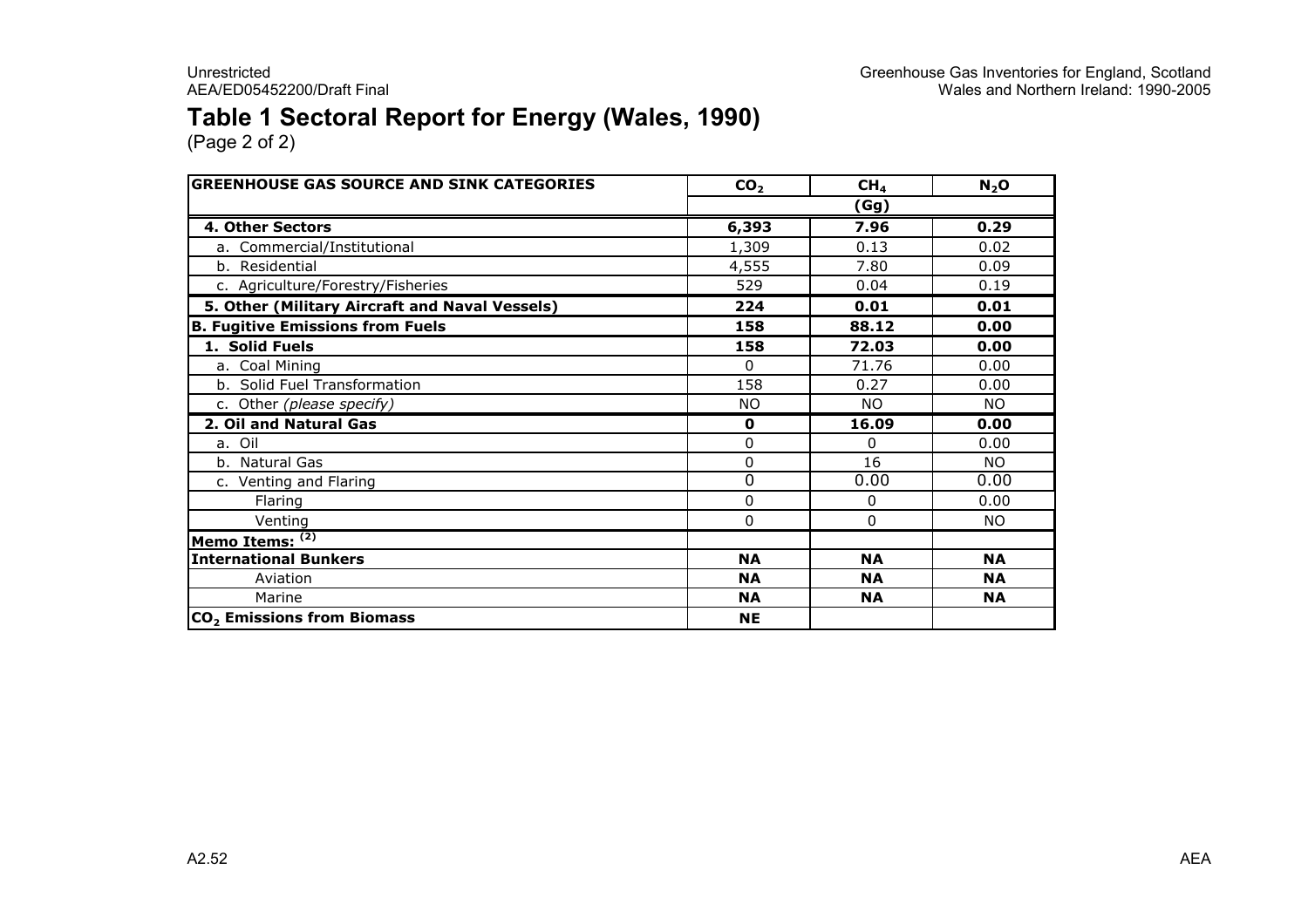### Table 2(I) Sectoral Report for Industrial Processes (Wales, 1990)

| <b>IGREENHOUSE GAS SOURCE AND SINK CATEGORIES</b>  | CO <sub>2</sub> | CH <sub>4</sub> | $N_2$ O   | <b>HFCs</b> | <b>PFCs</b>              | SF <sub>6</sub> |
|----------------------------------------------------|-----------------|-----------------|-----------|-------------|--------------------------|-----------------|
| <b>ICATEGORIES</b>                                 |                 | (Gg)            |           |             | <b>Gg CO2 Equivalent</b> | Gg              |
| <b>Total Industrial Processes</b>                  | 1,756           | 0.64            | 0.01      | 0.08        | 312.83                   | 70.23           |
| <b>A. Mineral Products</b>                         | 879             | 0.00            | 0.00      | 0.00        | 0.00                     | 0.00            |
| 1. Cement Production                               | 526             | <b>NO</b>       | <b>NO</b> |             |                          |                 |
| 2. Lime Production                                 | 0               | <b>NO</b>       | <b>NO</b> |             |                          |                 |
| 3. Limestone and Dolomite Use                      | 350             | <b>NO</b>       | <b>NO</b> |             |                          |                 |
| 4. Soda Ash Production and Use                     | 3               | <b>NO</b>       | <b>NO</b> |             |                          |                 |
| 5. Asphalt Roofing                                 | <b>NE</b>       | <b>NO</b>       | <b>NO</b> |             |                          |                 |
| 6. Road Paving with Asphalt                        | <b>NE</b>       | <b>NO</b>       | NO.       |             |                          |                 |
| 7. Other (fletton bricks)                          | 0               | 0.00            | NO.       |             |                          |                 |
| <b>B.</b> Chemical Industry                        | 87              | 0.38            | 0.00      | 0.00        | 0.00                     | 0.00            |
| 1. Ammonia Production                              | 0               | <b>NE</b>       | NO.       |             |                          |                 |
| 2. Nitric Acid Production                          | <b>NO</b>       | <b>NO</b>       | 0.00      |             |                          |                 |
| 3. Adipic Acid Production                          | <b>NO</b>       | <b>NO</b>       | 0.00      |             |                          |                 |
| 4. Carbide Production                              | <b>NO</b>       | <b>NO</b>       | <b>NO</b> |             |                          |                 |
| 5. Other (please specify)                          | 87              | 0.38            | <b>NO</b> |             |                          |                 |
| <b>Metal Production</b>                            | 790             | 0.25            | 0.01      | 0.00        | 305.73                   | 29.82           |
| 1. Iron and Steel Production                       | 600             | 0.25            | 0.01      | 0.00        | 0.00                     | 0.00            |
| 2. Ferroalloys Production                          | IE              | <b>NE</b>       | <b>NO</b> | 0.00        | 0.00                     | 0.00            |
| 3. Aluminium Production                            | 190             | <b>NO</b>       | <b>NO</b> | 0.00        | 305.73                   | 0.00            |
| 4. $SF6$ Used in Aluminium and Magnesium Foundries | <b>NO</b>       | <b>NO</b>       | NO.       | 0.00        | 0.00                     | 29.82           |
| 5. Other (please specify)                          | <b>NO</b>       | <b>NO</b>       | <b>NO</b> | 0.00        | 0.00                     | 0.00            |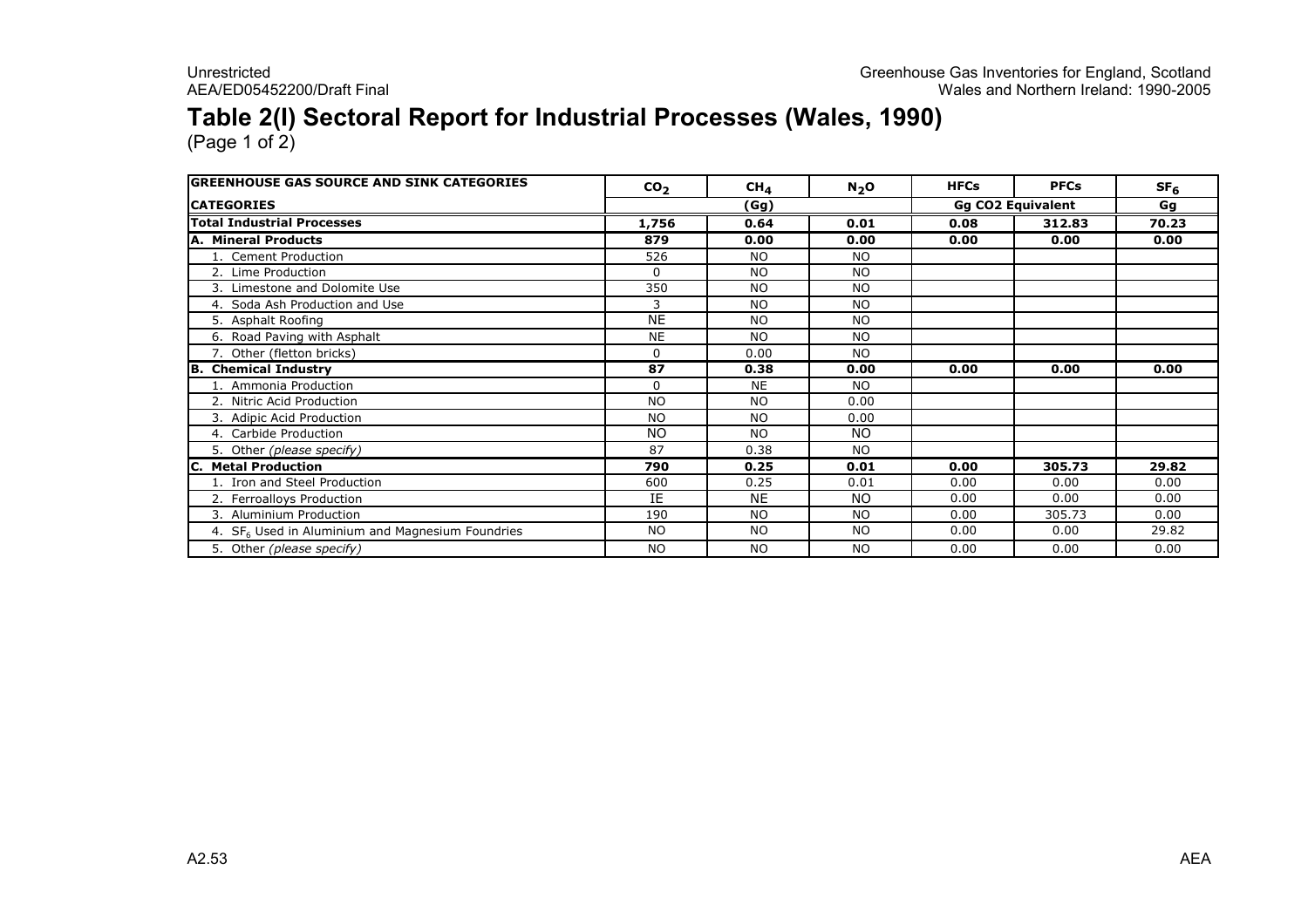### Table 2(I) Sectoral Report for Industrial Processes (Wales, 1990)

(Page 2 of 2) GREENHOUSE GAS SOURCE AND SINK CATEGORIESCO<sub>2</sub> 2 | CH<sub>4</sub> | N<sub>2</sub>O | HFCs | PFCs | SF<sub>6</sub> **CATEGORIES**  Gg D. Other Production 1. Pulp and Paper2. Food and Drink $^{(2)}$  IE the set of the set of the set of the set of the set of the set of the set of the set of the set of the set of the set of the set of the set of the set of the set of the set of the set of the set  $\frac{(Gg)}{0.00}$ 

| <b>CATEGORIES</b>                                 | (Gg)      |           |           | <b>Gg CO2 Equivalent</b> | Gg   |       |
|---------------------------------------------------|-----------|-----------|-----------|--------------------------|------|-------|
| <b>D. Other Production</b>                        | 0.00      | 0.00      | 0.00      | 0.00                     | 0.00 | 0.00  |
| 1. Pulp and Paper                                 | NO.       | <b>NO</b> | NO.       | 0.00                     | 0.00 | 0.00  |
| 2. Food and Drink $(2)$                           | IE.       | <b>NO</b> | <b>NO</b> | 0.00                     | 0.00 | 0.00  |
| E. Production of Halocarbons and SF <sub>6</sub>  | 0.00      | 0.00      | 0.00      | 0                        | 0.00 | 0.00  |
| 1. By-product Emissions                           | NO.       | <b>NO</b> | <b>NO</b> | 0                        | 0.00 | 0.00  |
| 2. Fugitive Emissions                             | <b>NO</b> | <b>NO</b> | NO.       | 0.00                     | 0.00 | 0.00  |
| 3. Other (please specify)                         | <b>NO</b> | <b>NO</b> | NO.       | 0.00                     | 0.00 | 0.00  |
| F. Consumption of Halocarbons and SF <sub>6</sub> | 0.00      | 0.00      | 0.00      | 0.08                     | 7.10 | 40.41 |
| 1. Refrigeration and Air Conditioning Equipment   | <b>NO</b> | <b>NO</b> | <b>NO</b> | 0.00                     | 0.00 | 0.00  |
| 2. Foam Blowing                                   | <b>NO</b> | <b>NO</b> | <b>NO</b> | 0.00                     | 0.00 | 0.00  |
| 3. Fire Extinguishers                             | <b>NO</b> | <b>NO</b> | <b>NO</b> | 0.00                     | 0.00 | 0.00  |
| 4. Aerosols/ Metered Dose Inhalers                | <b>NO</b> | <b>NO</b> | <b>NO</b> | 0.08                     | 0.00 | 0.00  |
| 5. Solvents                                       | NO.       | <b>NO</b> | NO.       | 0.00                     | 0.00 | 0.00  |
| Semiconductor Manufacture<br>6.                   | <b>NO</b> | <b>NO</b> | <b>NO</b> | 0.00                     | 0.00 | 0.00  |
| 7. Electrical Equipment                           | <b>NO</b> | <b>NO</b> | <b>NO</b> | 0.00                     | 0.00 | 0.00  |
| 8. Other (please specify)                         | <b>NO</b> | <b>NO</b> | <b>NO</b> | 0.00                     | 7.10 | 40.41 |
| G. Other (please specify)                         | 0.00      | 0.00      | 0.00      | 0.00                     | 0.00 | 0.00  |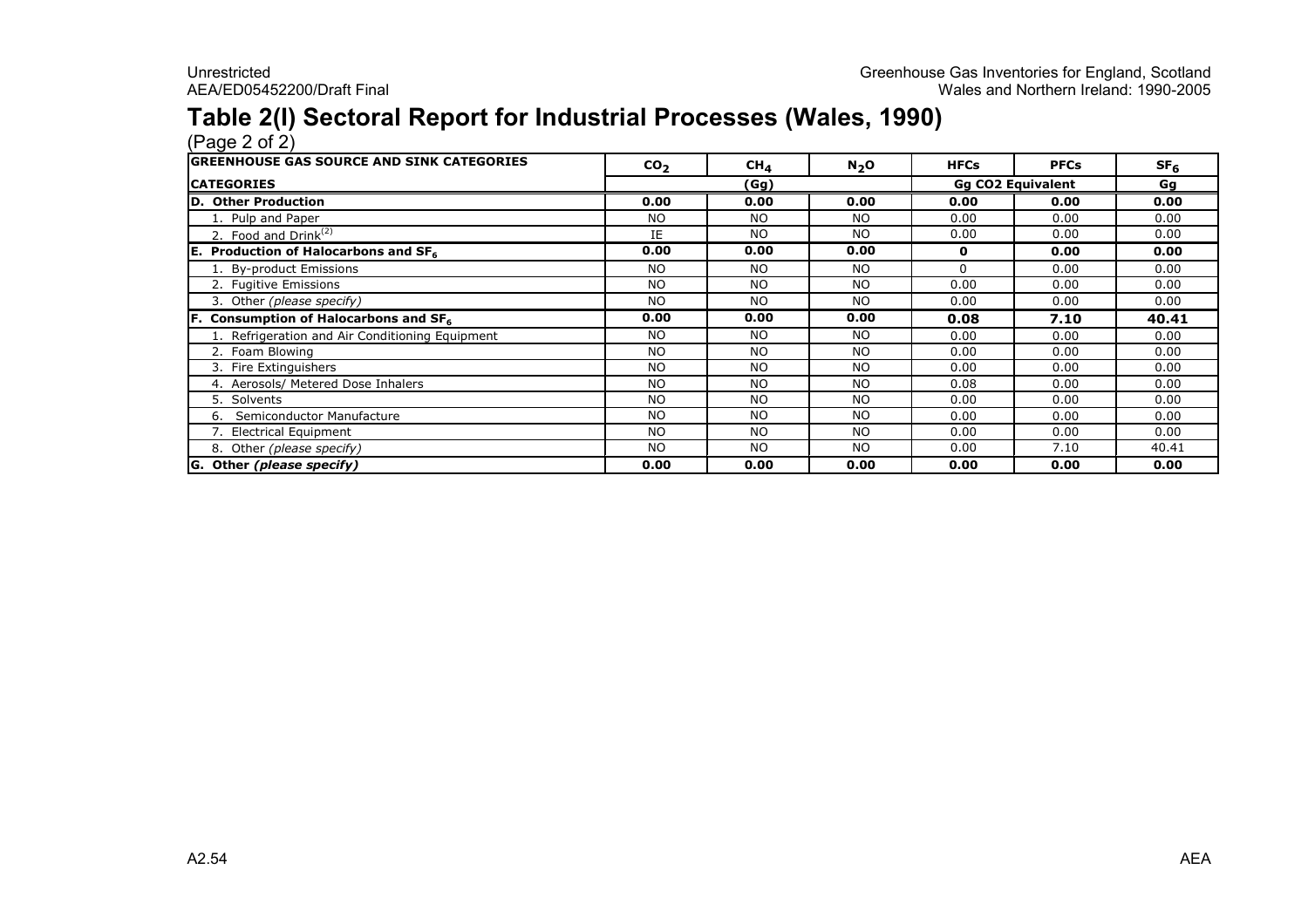### Table 4 Sectoral Report for Agriculture (Wales, 1990)

| <b>GREENHOUSE GAS SOURCE AND SINK CATEGORIES</b> |                                | CH <sub>4</sub> | $N_2$ O   |  |  |  |
|--------------------------------------------------|--------------------------------|-----------------|-----------|--|--|--|
|                                                  | <b>CATEGORIES</b>              |                 | (Gg)      |  |  |  |
|                                                  | <b>Total Agriculture</b>       | 138.78          | 10.30     |  |  |  |
|                                                  | <b>A. Enteric Fermentation</b> | 125.15          | 0.00      |  |  |  |
| 1.                                               | Cattle                         | 72.45           | NO.       |  |  |  |
| 2.                                               | <b>Buffalo</b>                 | NO.             | <b>NO</b> |  |  |  |
| 3.                                               | Sheep                          | 51.99           | <b>NO</b> |  |  |  |
| 4.                                               | Goats                          | 0.06            | <b>NO</b> |  |  |  |
| 5.                                               | Camels and Llamas              | NO.             | <b>NO</b> |  |  |  |
| 6.                                               | Horses                         | 0.48            | <b>NO</b> |  |  |  |
| 7.                                               | Mules and Asses                | <b>NO</b>       | <b>NO</b> |  |  |  |
| 8.                                               | Swine                          | 0.15            | <b>NO</b> |  |  |  |
| 9.                                               | Poultry                        | $\mathbf{0}$    | <b>NO</b> |  |  |  |
|                                                  | 10. Other (Deer)               | 0.02            | NO.       |  |  |  |
|                                                  | <b>B. Manure Management</b>    | 13.53           | 0.44      |  |  |  |
| 1.                                               | Cattle                         | 11.38           | 0.00      |  |  |  |
| 2.                                               | <b>Buffalo</b>                 | NO.             | NO.       |  |  |  |
| 3.                                               | Sheep                          | 1.23            | 0.00      |  |  |  |
| 4.                                               | Goats                          | 0.00            | 0.00      |  |  |  |
| 5.                                               | Camels and Llamas              | <b>NO</b>       | <b>NO</b> |  |  |  |
| 6.                                               | Horses                         | 0.04            | 0.00      |  |  |  |
| 7.                                               | Mules and Asses                | <b>NO</b>       | <b>NO</b> |  |  |  |
| 8.                                               | Swine                          | 0.30            | 0.00      |  |  |  |
| 9.                                               | Poultry                        | 0.57            | 0.00      |  |  |  |
|                                                  | 9a. Deer                       | 0.00            | 0.00      |  |  |  |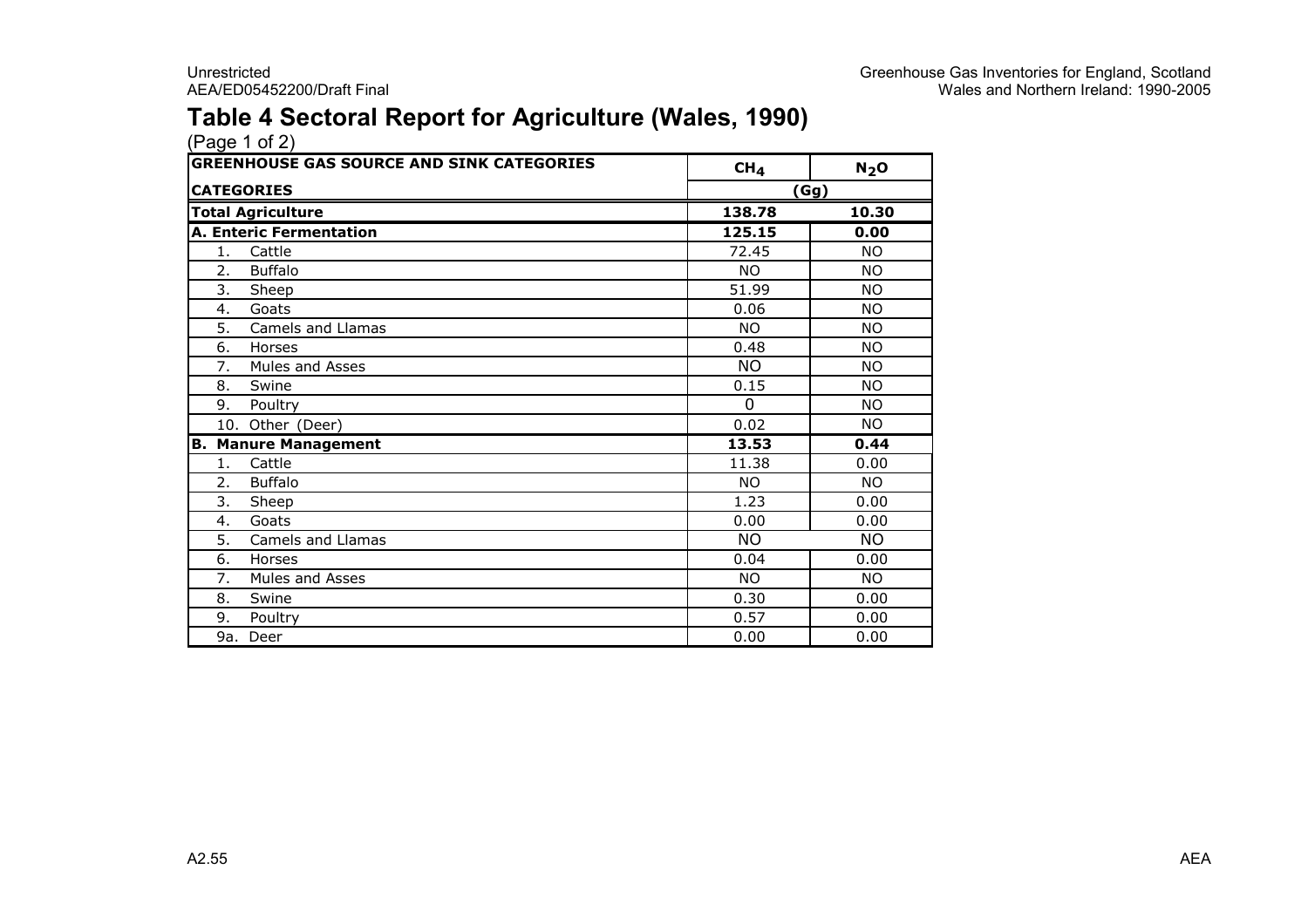### Table 4 Sectoral Report for Agriculture (Wales, 1990)

| <b>GREENHOUSE GAS SOURCE AND SINK CATEGORIES</b> | CH <sub>4</sub> | N <sub>2</sub> O |
|--------------------------------------------------|-----------------|------------------|
| <b>CATEGORIES</b>                                |                 | (Gg)             |
| <b>B. Manure Management (continued)</b>          |                 |                  |
| 10. Anaerobic Lagoons                            | NO.             | NO.              |
| 11. Liquid Systems                               | <b>NO</b>       | 0.02             |
| 12. Solid Storage and Dry Lot                    | NO.             | 0.39             |
| 13. Other (Poultry Litter, Stables etc)          | NO.             | 0.03             |
|                                                  |                 |                  |
| <b>C. Rice Cultivation</b>                       | <b>NO</b>       | <b>NO</b>        |
| D. Agricultural Soils <sup>(1)</sup>             | <b>NE</b>       | 9.86             |
| <b>E. Prescribed Burning of Savannas</b>         | <b>NO</b>       | <b>NO</b>        |
| F. Field Burning of Agricultural Residues        | 0.10            | 0.00             |
| 1. Cereals                                       | 0.09            | 0.00             |
| 2. Pulse                                         | NO.             | NO.              |
| 3. Tuber and Root                                | NO.             | NO.              |
| 4. Sugar Cane                                    | NO.             | NO.              |
| 5. Other (Linseed)                               | 0.00            | 0.00             |
| <b>Other</b><br>G.                               | 0.00            | 0.00             |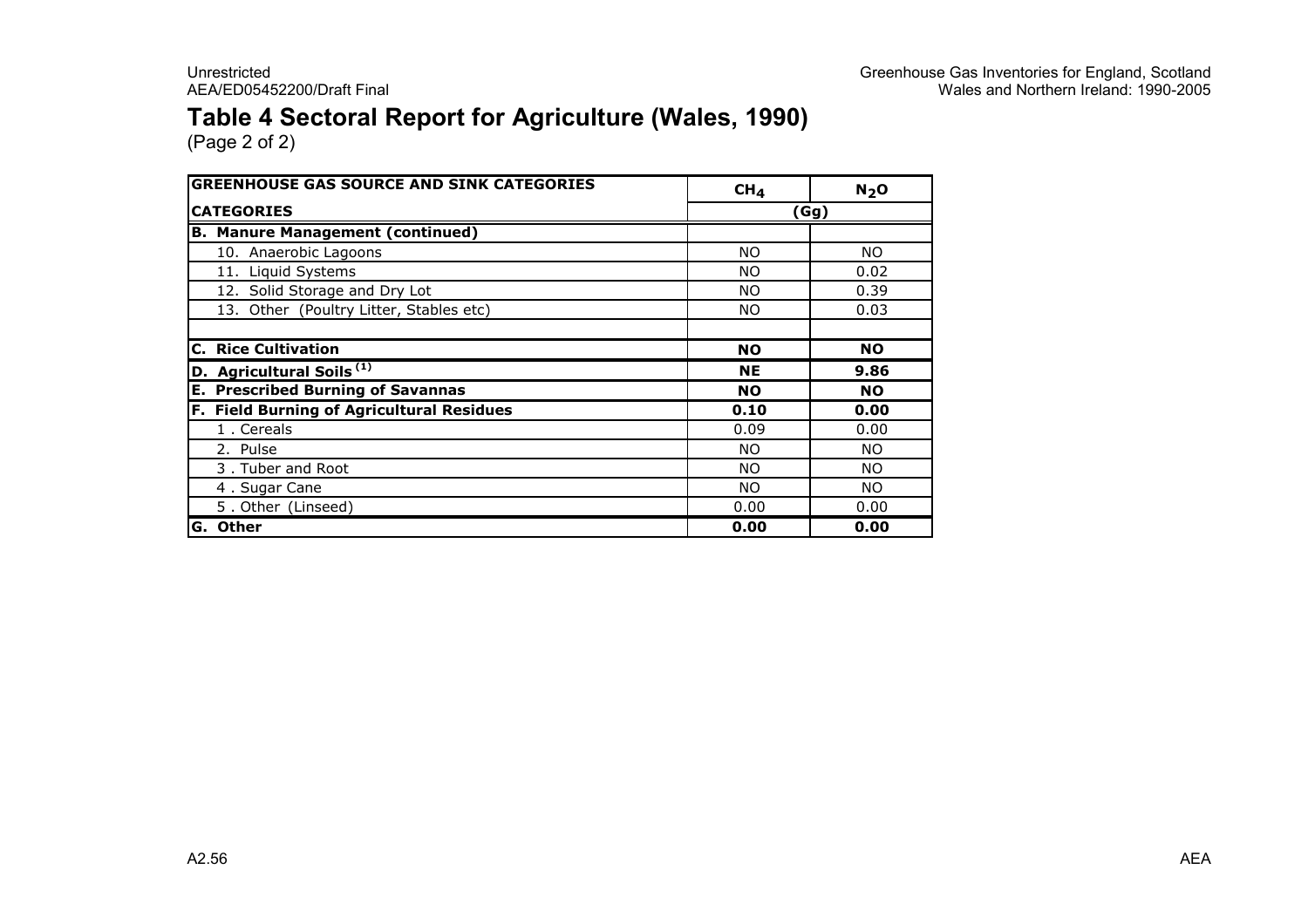### Table 5 Sectoral Report for Land Use Change and Forestry (Wales, 1990)

| <b>GREENHOUSE GAS SOURCE AND SINK CATEGORIES</b> | CO <sub>2</sub> | CH <sub>4</sub> | $N2$ O |
|--------------------------------------------------|-----------------|-----------------|--------|
| <b>CATEGORIES</b>                                |                 | (Gg)            |        |
| 5. Land-Use Change and Forestry                  | $-244$          | 0.03            | 0.00   |
| A. Forest Land                                   | $-1,178$        |                 |        |
| B. Cropland                                      | 969             |                 |        |
| C. Grassland                                     | $-403$          | 0.01            | 0.00   |
| D. Wetlands                                      |                 |                 |        |
| E. Settlements                                   | 704             | 0.03            | 0.00   |
| F. Other land                                    |                 |                 |        |
| G. Other activities                              | $-336$          |                 |        |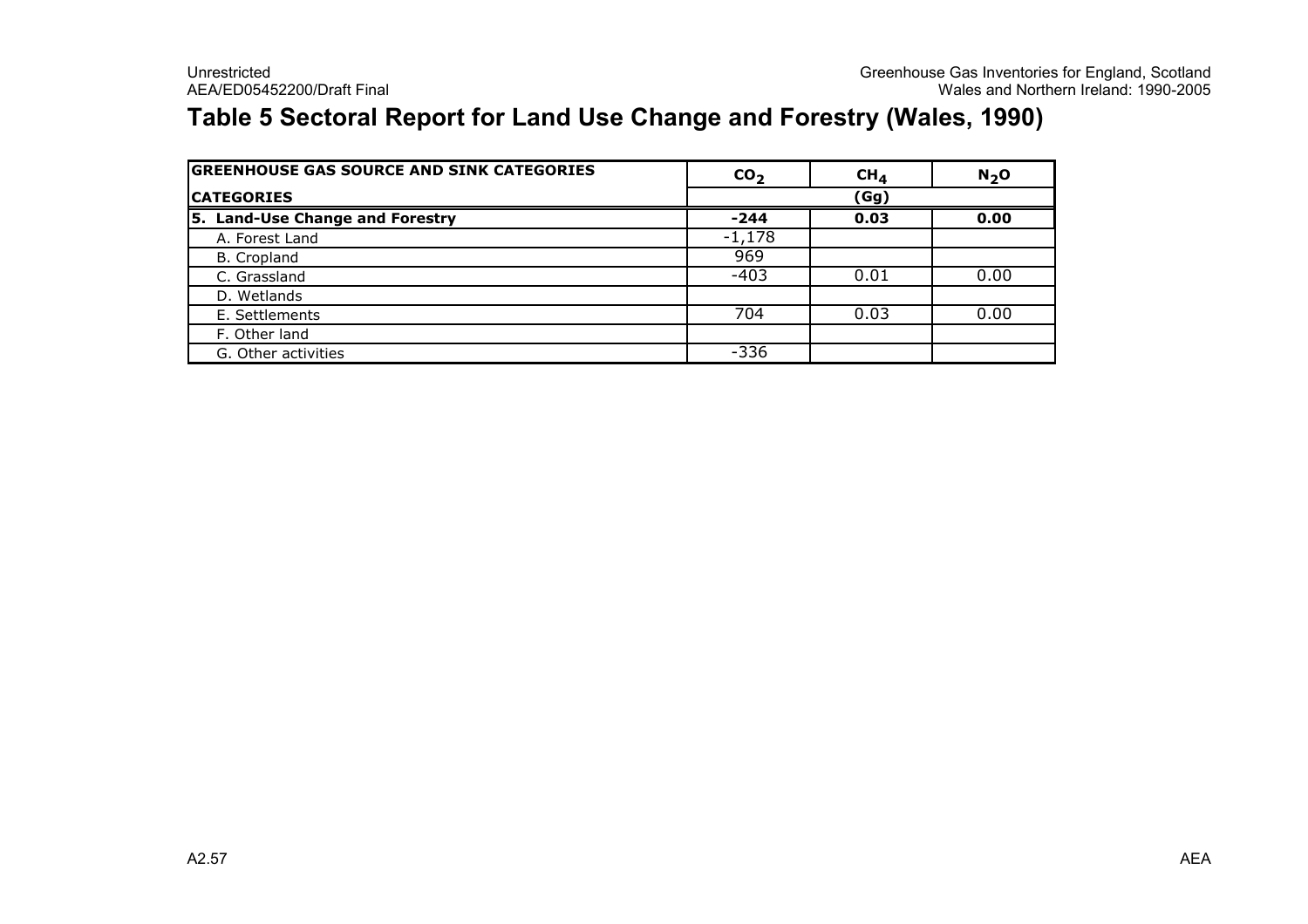### Table 6 Sectoral Report for Waste (Wales, 1990)

| <b>GREENHOUSE GAS SOURCE AND SINK CATEGORIES</b> | CO <sub>2</sub> | CH <sub>4</sub> | N <sub>2</sub> O |
|--------------------------------------------------|-----------------|-----------------|------------------|
|                                                  |                 | (Gg)            |                  |
| <b>Total Waste</b>                               | 49              | 125             | 0.17             |
| A. Solid Waste Disposal on Land                  | 0.00            | 123             | 0.00             |
| 1. Managed Waste Disposal on Land                | 0.00            | 123             | 0.00             |
| 2. Unmanaged Waste Disposal Sites                |                 |                 |                  |
| 3. Other (please specify)                        |                 |                 |                  |
|                                                  |                 |                 |                  |
| <b>Wastewater Handling</b><br>B.                 | 0.00            | 1.67            | 0.17             |
| 1. Industrial Wastewater                         |                 |                 |                  |
| 2. Domestic and Commercial Wastewater            | 0.00            | 1.67            | 0.17             |
| 3. Other (please specify)                        |                 |                 |                  |
|                                                  |                 |                 |                  |
| <b>C.</b> Waste Incineration                     | 49              | 0.00            | 0.00             |
| D. Other (please specify)                        |                 |                 |                  |
|                                                  |                 |                 |                  |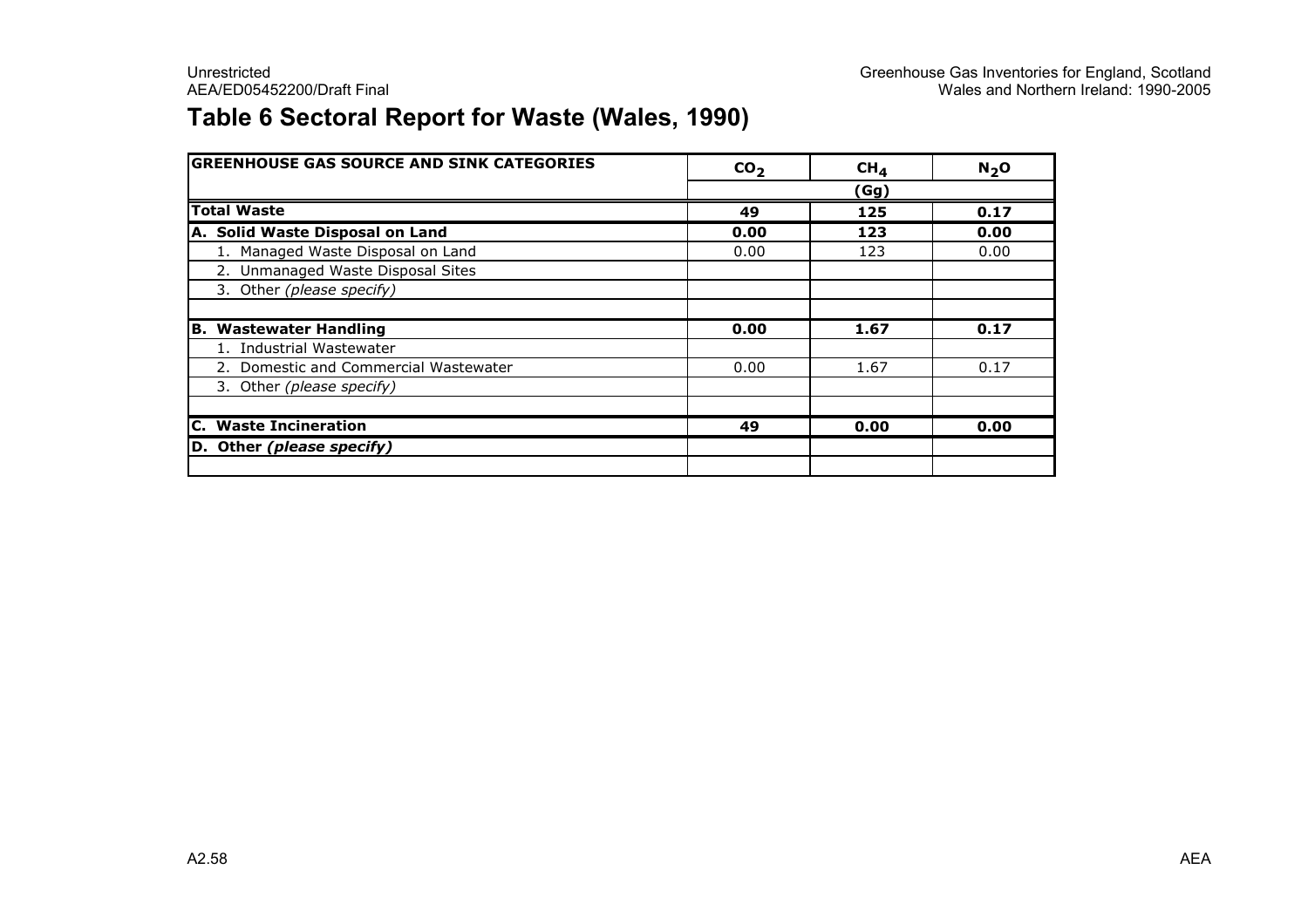## Table 7A Summary Report for National Greenhouse Gas Inventories (Wales, 1990)

| <b>IGREENHOUSE GAS SOURCE AND SINK CATEGORIES</b> | CO <sub>2</sub> | CH <sub>4</sub> | $N_2$ O | <b>HFCs</b> | <b>PFCs</b>           | SF <sub>6</sub> |  |
|---------------------------------------------------|-----------------|-----------------|---------|-------------|-----------------------|-----------------|--|
|                                                   |                 | (Gg)            |         |             | $CO2$ equivalent (Gg) |                 |  |
| <b>Total National Emissions and Removals</b>      | 43,324.42       | 366.27          | 11.84   | 0.08        | 312.83                | 70.23           |  |
| 1. Energy                                         | 41,762.87       | 101.88          | 1.36    | 0.00        | 0.00                  | 0.00            |  |
| A. Fuel Combustion                                | 41,604.72       | 13.75           | 1.36    | 0.00        | 0.00                  | 0.00            |  |
| 1. Energy Industries                              | 15,534.56       | 0.77            | 0.37    | 0.00        | 0.00                  | 0.00            |  |
| 2. Manufacturing Industries and Construction      | 13,344.21       | 3.61            | 0.45    | 0.00        | 0.00                  | 0.00            |  |
| 3. Transport                                      | 6,108.48        | 1.40            | 0.24    | 0.00        | 0.00                  | 0.00            |  |
| 4. Other Sectors                                  | 6,393.41        | 7.96            | 0.29    | 0.00        | 0.00                  | 0.00            |  |
| 5. Other                                          | 224.07          | 0.01            | 0.01    | 0.00        | 0.00                  | 0.00            |  |
| B. Fugitive Emissions from Fuels                  | 158.15          | 88.12           | 0.00    | 0.00        | 0.00                  | 0.00            |  |
| 1. Solid Fuels                                    | 158.15          | 72.03           | 0.00    | 0.00        | 0.00                  | 0.00            |  |
| 2. Oil and Natural Gas                            | 0.00            | 16.09           | 0.00    | 0.00        | 0.00                  | 0.00            |  |
| 2. Industrial Processes                           | 1,756.49        | 0.64            | 0.01    | 0.08        | 312.83                | 70.23           |  |
| A. Mineral Products                               | 878.69          | 0.00            | 0.00    | 0.00        | 0.00                  | 0.00            |  |
| <b>B.</b> Chemical Industry                       | 87.48           | 0.38            | 0.00    | 0.00        | 0.00                  | 0.00            |  |
| C. Metal Production                               | 790.32          | 0.25            | 0.01    | 0.00        | 305.73                | 29.82           |  |
| D. Other Production <sup>(3)</sup>                | 0.00            | 0.00            | 0.00    | 0.00        | 0.00                  | 0.00            |  |
| E. Production of Halocarbons and $SF6$            | 0.00            | 0.00            | 0.00    | 0.00        | 0.00                  | 0.00            |  |
| F. Consumption of Halocarbons and $SF6$           | 0.00            | 0.00            | 0.00    | 0.08        | 7.10                  | 40.41           |  |
| G.<br>Other                                       | 0.00            | 0.00            | 0.00    | 0.00        | 0.00                  | 0.00            |  |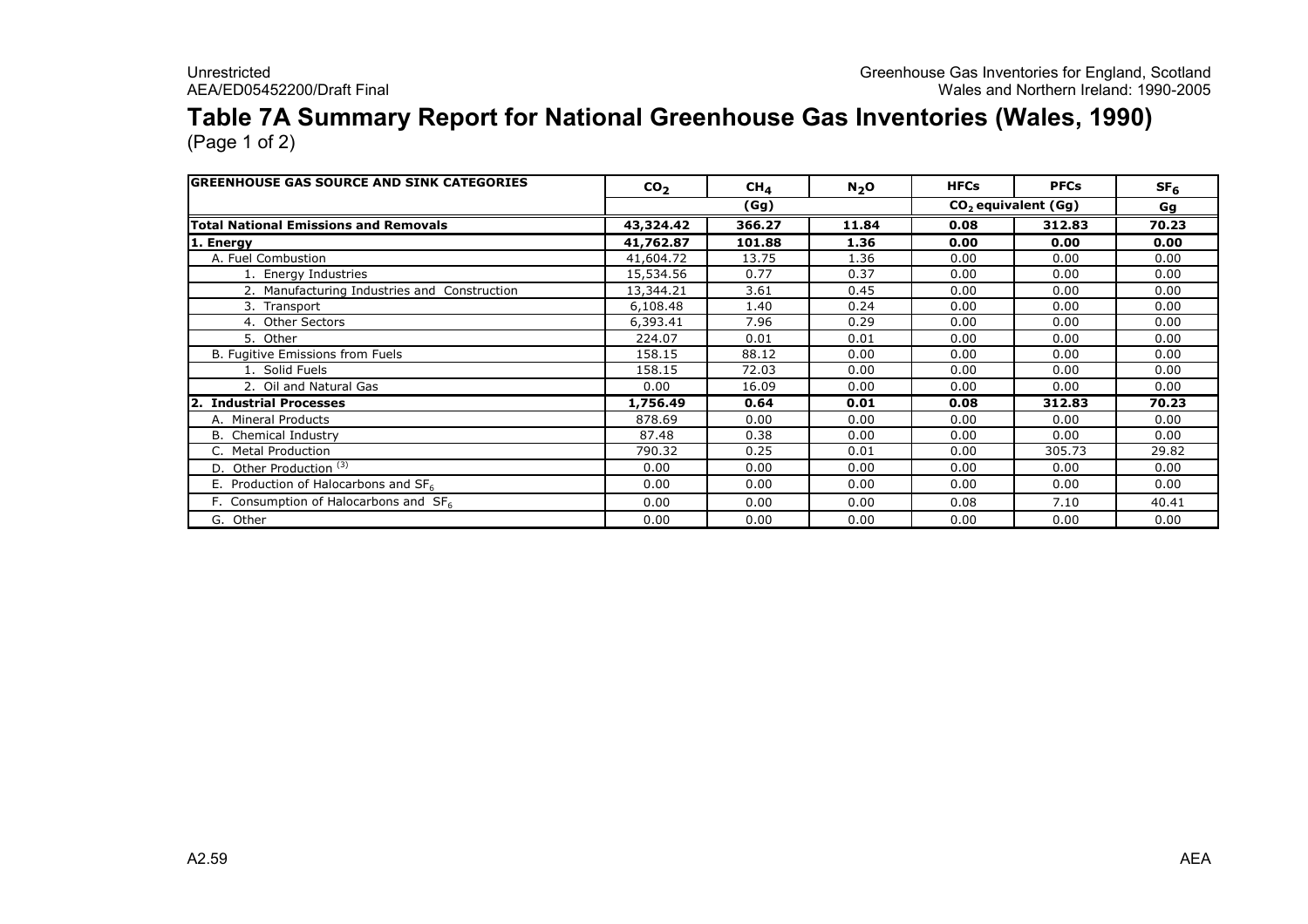## Table 7A Summary Report for National Greenhouse Gas Inventories (Wales, 1990)

| <b>GREENHOUSE GAS SOURCE AND SINK CATEGORIES</b> | CO <sub>2</sub> | CH <sub>4</sub> | N <sub>2</sub> O | <b>HFCs</b> | <b>PFCs</b>           | SF <sub>6</sub> |
|--------------------------------------------------|-----------------|-----------------|------------------|-------------|-----------------------|-----------------|
|                                                  |                 | (Gg)            |                  |             | $CO2$ equivalent (Gg) | (Gg)            |
| <b>Solvent and Other Product Use</b><br>13.      | 0.00            | 0.00            | 0.00             | 0.00        | 0.00                  | 0.00            |
| 4. Agriculture                                   | 0.00            | 138.78          | 10.30            | 0.00        | 0.00                  | 0.00            |
| A. Enteric Fermentation                          |                 | 125.15          | 0.00             | 0.00        | 0.00                  | 0.00            |
| B. Manure Management                             |                 | 13.53           | 0.44             | 0.00        | 0.00                  | 0.00            |
| C. Rice Cultivation                              |                 | <b>NO</b>       | <b>NO</b>        | 0.00        | 0.00                  | 0.00            |
| D. Agricultural Soils                            |                 | <b>NE</b>       | 9.86             | 0.00        | 0.00                  | 0.00            |
| E. Prescribed Burning of Savannas                |                 | <b>NO</b>       | <b>NO</b>        | 0.00        | 0.00                  | 0.00            |
| F. Field Burning of Agricultural Residues        |                 | 0.10            | 0.00             | 0.00        | 0.00                  | 0.00            |
| G. Other                                         |                 | 0.00            | 0.00             | 0.00        | 0.00                  | 0.00            |
| 5. Land-Use Change and Forestry                  | $-244$          | 0.03            | 0.00             | 0.00        | 0.00                  | 0.00            |
| A. Forest Land                                   | $-1,178$        |                 |                  |             |                       |                 |
| B. Cropland                                      | 969             |                 |                  |             |                       |                 |
| C. Grassland                                     | $-403$          | 0.01            | 0.00             |             |                       |                 |
| D. Wetlands                                      | 0.00            |                 |                  |             |                       |                 |
| E. Settlements                                   | 704             | 0.03            | 0.00             |             |                       |                 |
| F. Other land                                    | 0.00            |                 |                  |             |                       |                 |
| G. Other activities                              | $-335.52$       |                 |                  |             |                       |                 |
| l6.<br>Waste                                     | 48.9            | 124.9           | 0.17             | 0.00        | 0.00                  | 0.00            |
| A. Solid Waste Disposal on Land                  | 0.00            | 123.27          | 0.00             | 0.00        | 0.00                  | 0.00            |
| B. Wastewater Handling                           | 0.00            | 1.67            | 0.17             | 0.00        | 0.00                  | 0.00            |
| C. Waste Incineration                            | 48.9            | 0.00            | 0.00             | 0.00        | 0.00                  | 0.00            |
| D. Other                                         |                 |                 |                  |             |                       |                 |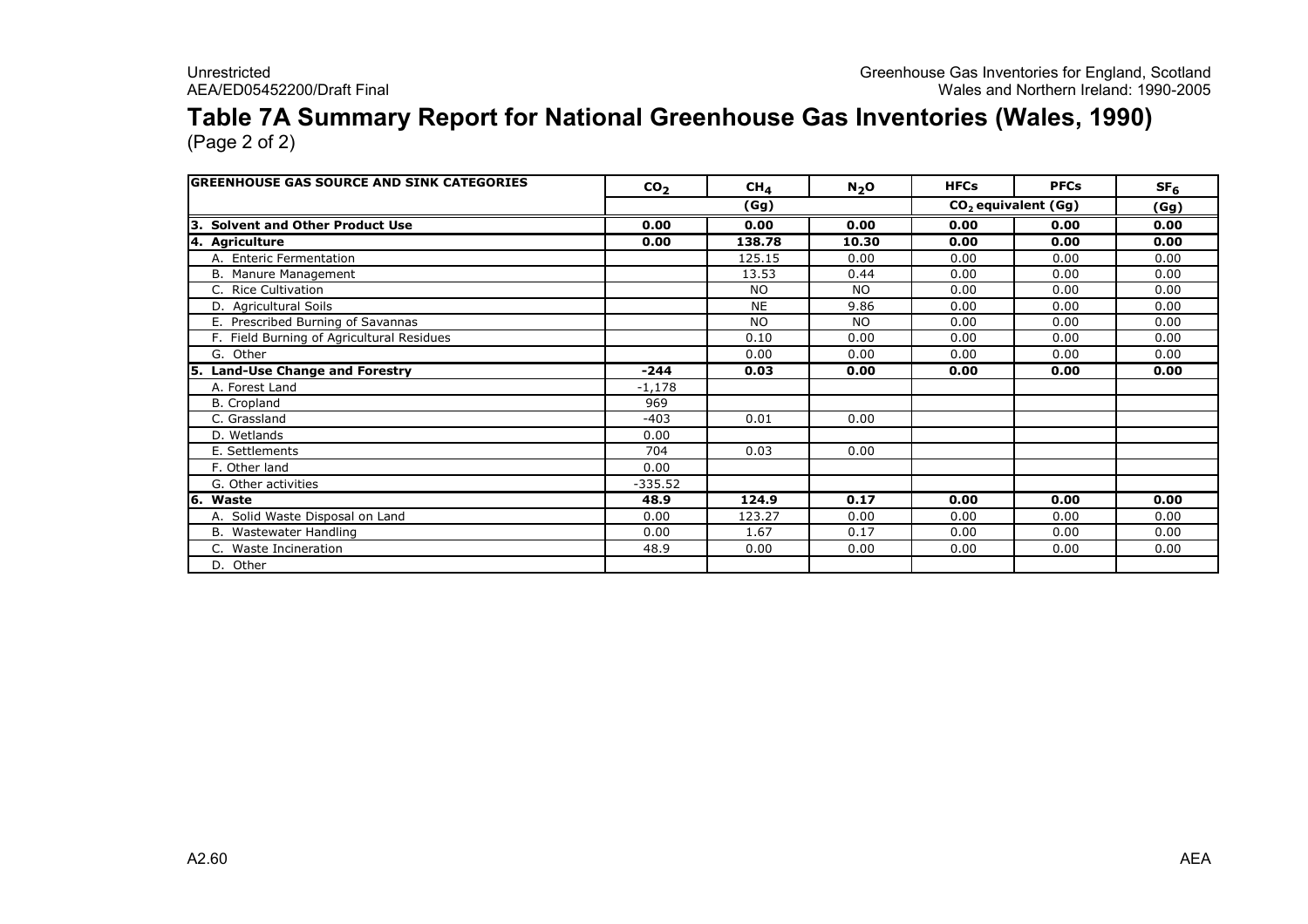## Table 7A Summary Report for National Greenhouse Gas Inventories (Wales, 1995)

| <b>GREENHOUSE GAS SOURCE AND SINK</b>             | CO <sub>2</sub> | $CH_{4}$ | $N2$ O | <b>HFCs</b> | <b>PFCs</b>                     | SF <sub>6</sub> |
|---------------------------------------------------|-----------------|----------|--------|-------------|---------------------------------|-----------------|
| <b>CATEGORIES</b>                                 |                 | (Gg)     |        |             | CO <sub>2</sub> equivalent (Gg) | Gg              |
| <b>Total National Emissions and Removals</b>      | 40749.01        | 314.35   | 11.74  | 67.68       | 147.30                          | 0.00            |
| 1. Energy                                         | 39071.36        | 63.29    | 1.37   | 0.00        | 0.00                            | 0.00            |
| A. Fuel Combustion                                | 39031.18        | 10.31    | 1.37   |             |                                 |                 |
| 1. Energy Industries                              | 11724.88        | 0.69     | 0.25   |             |                                 |                 |
| 2. Manufacturing Industries and Construction      | 14677.31        | 4.56     | 0.41   |             |                                 |                 |
| 3. Transport                                      | 6093.16         | 1.09     | 0.44   |             |                                 |                 |
| 4. Other Sectors                                  | 6373.20         | 3.96     | 0.27   |             |                                 |                 |
| 5. Other                                          | 162.63          | 0.00     | 0.00   |             |                                 |                 |
| B. Fugitive Emissions from Fuels                  | 40.19           | 52.98    | 0.00   |             |                                 |                 |
| 1. Solid Fuels                                    | 0.00            | 37.71    | 0.00   |             |                                 |                 |
| 2. Oil and Natural Gas                            | 40.19           | 15.28    | 0.00   |             |                                 |                 |
| <b>Industrial Processes</b><br>l2.                | 1855.22         | 0.62     | 0.01   | 67.68       | 147.30                          | 0.00            |
| A. Mineral Products                               | 882.10          | 0.00     | 0.00   | 0.00        | 0.00                            | 0.00            |
| <b>B.</b> Chemical Industry                       | 94.39           | 0.33     | 0.00   | 0.00        | 0.00                            | 0.00            |
| C. Metal Production                               | 878.73          | 0.29     | 0.01   | 0.00        | 143.33                          | 0.00            |
| D. Other Production <sup>(3)</sup>                |                 |          |        |             |                                 |                 |
| E. Production of Halocarbons and $SF6$            | 0.00            | 0.00     | 0.00   | 0.00        | 0.00                            | 0.00            |
| F. Consumption of Halocarbons and SF <sub>6</sub> | 0.00            | 0.00     | 0.00   | 67.68       | 3.97                            | 0.00            |
| G. Other                                          |                 |          |        |             |                                 |                 |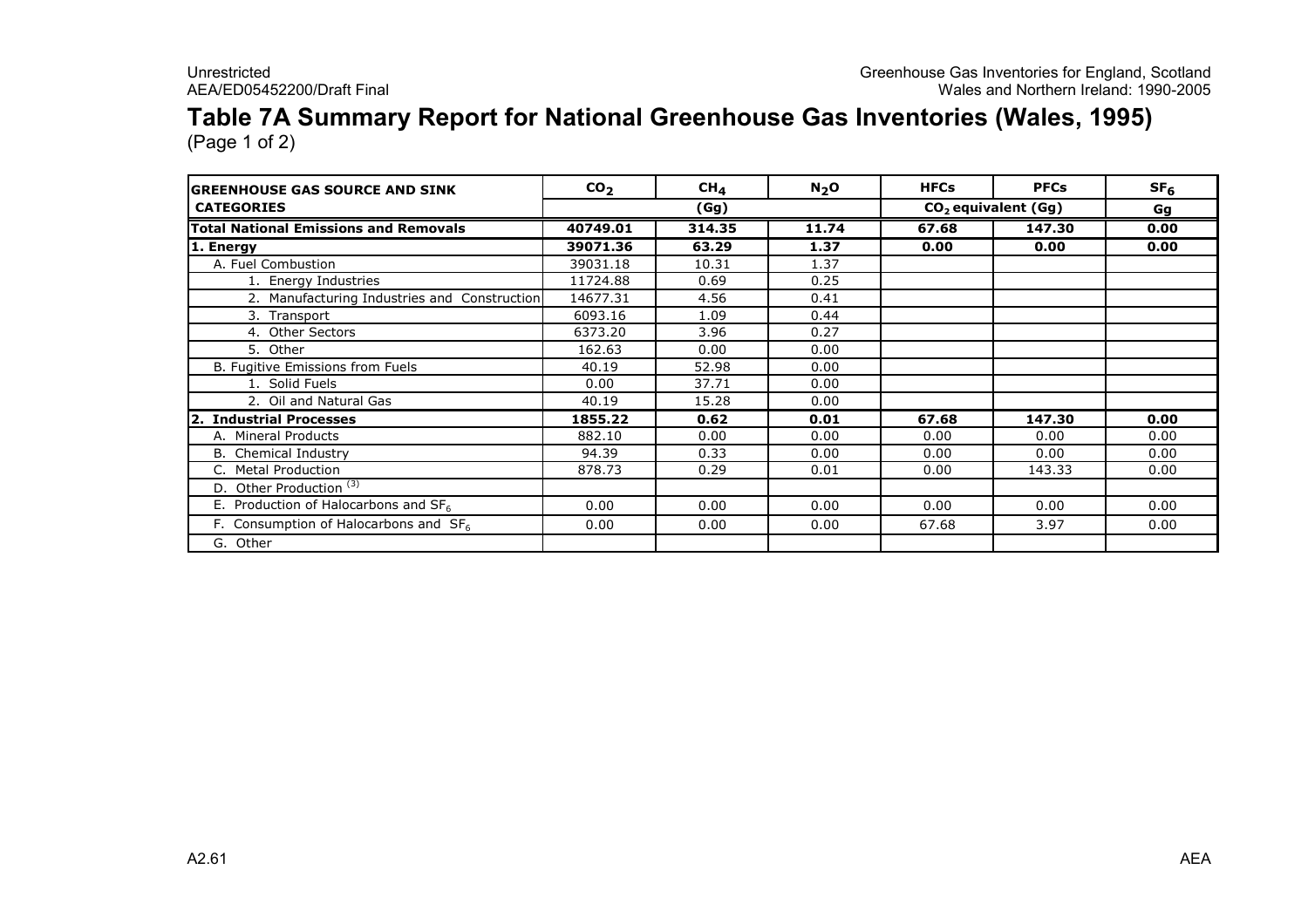## Table 7A Summary Report for National Greenhouse Gas Inventories (Wales, 1995)

| <b>IGREENHOUSE GAS SOURCE AND SINK</b>      | CO <sub>2</sub> | CH <sub>A</sub> | N <sub>2</sub> O | <b>HFCs</b>                     | <b>PFCs</b> | SF <sub>6</sub> |
|---------------------------------------------|-----------------|-----------------|------------------|---------------------------------|-------------|-----------------|
| <b>CATEGORIES</b>                           |                 | (Gg)            |                  | CO <sub>2</sub> equivalent (Gg) | (Gg)        |                 |
| <b>Solvent and Other Product Use</b><br>١З. | 0.00            | 0.00            | 0.00             | 0.00                            | 0.00        | 0.00            |
| 4. Agriculture                              | 0.00            | 139.40          | 10.19            | 0.00                            | 0.00        | 0.00            |
| A. Enteric Fermentation                     |                 | 126.27          | 0.00             |                                 |             |                 |
| B. Manure Management                        |                 | 13.13           | 0.43             |                                 |             |                 |
| C. Rice Cultivation                         |                 | <b>NO</b>       | NO.              |                                 |             |                 |
| D. Agricultural Soils                       |                 | 0.00            | 9.76             |                                 |             |                 |
| E. Prescribed Burning of Savannas           |                 | <b>NO</b>       | <b>NO</b>        |                                 |             |                 |
| F. Field Burning of Agricultural Residues   |                 | 0.00            | 0.00             |                                 |             |                 |
| G. Other                                    |                 | <b>NO</b>       | <b>NO</b>        |                                 |             |                 |
| 5. Land-Use Change and Forestry             | -222.90         | 0.03            | 0.00             | 0.00                            | 0.00        | 0.00            |
| A. Forest Land                              | $-1427.45$      |                 |                  |                                 |             |                 |
| B. Cropland                                 | 1000.52         |                 |                  |                                 |             |                 |
| C. Grassland                                | $-448.45$       | 0.01            | 0.00             |                                 |             |                 |
| D. Wetlands                                 | 0.00            |                 |                  |                                 |             |                 |
| E. Settlements                              | 694.52          | 0.02            | 0.00             |                                 |             |                 |
| F. Other land                               | 0.00            |                 |                  |                                 |             |                 |
| G. Other activities                         | $-42.04$        |                 |                  |                                 |             |                 |
| 6. Waste                                    | 45.33           | 111.01          | 0.17             | 0.00                            | 0.00        | 0.00            |
| A. Solid Waste Disposal on Land             | 0.00            | 109.30          | 0.00             |                                 |             |                 |
| B. Wastewater Handling                      | 0.00            | 1.71            | 0.17             |                                 |             |                 |
| C. Waste Incineration                       | 45.33           | 0.00            | 0.00             |                                 |             |                 |
| D. Other                                    |                 |                 |                  |                                 |             |                 |
| 7. Other (please specify)                   | 0.00            | 0.00            | 0.00             |                                 |             |                 |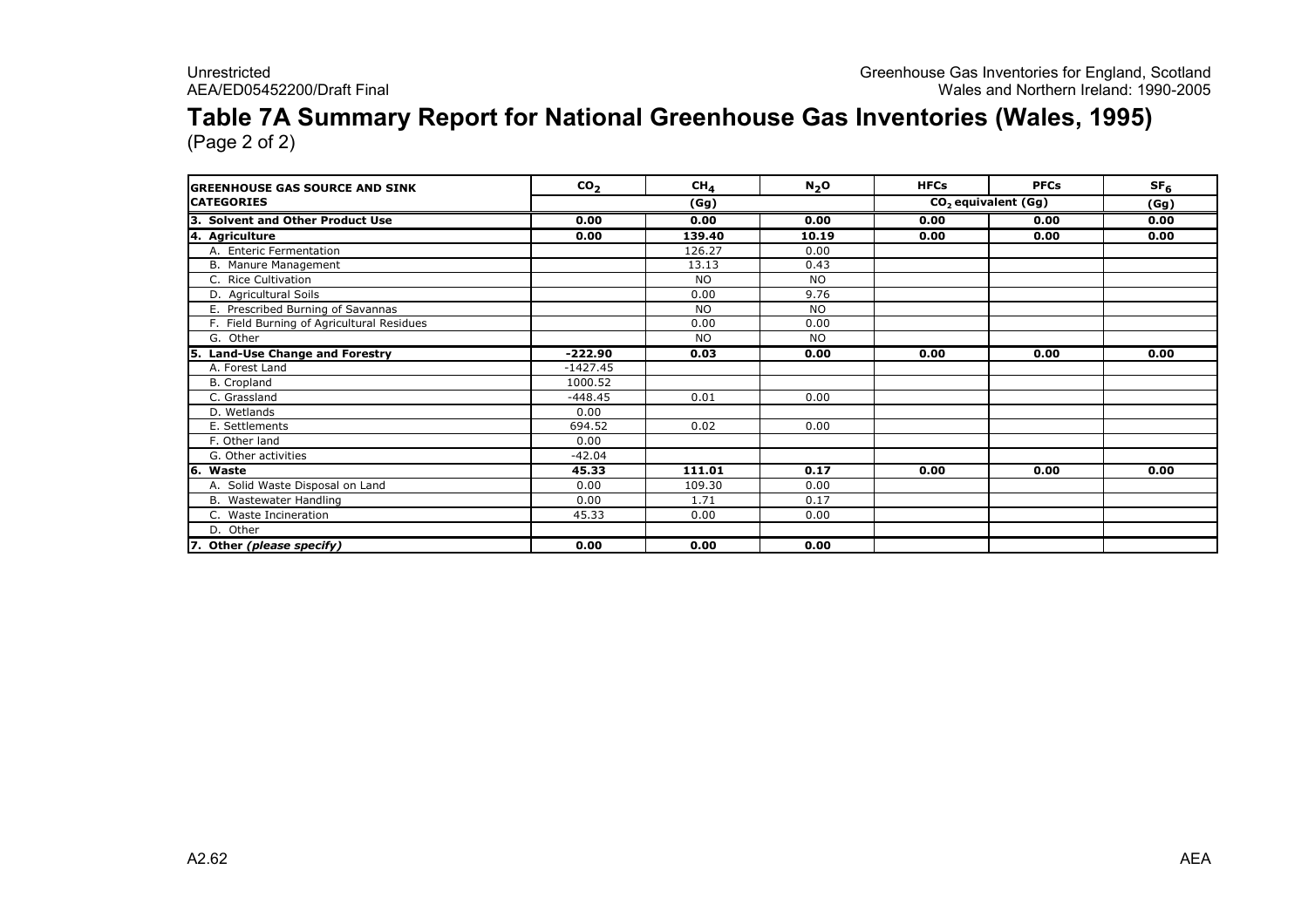## Table 7A Summary Report for National Greenhouse Gas Inventories (Wales, 2004)

| <b>GREENHOUSE GAS SOURCE AND SINK</b>             | CO <sub>2</sub> | $CH_{4}$ | N <sub>2</sub> O | <b>HFCs</b>           | <b>PFCs</b> | SF <sub>6</sub> |
|---------------------------------------------------|-----------------|----------|------------------|-----------------------|-------------|-----------------|
| <b>CATEGORIES</b>                                 | (Gg)            |          |                  | $CO2$ equivalent (Gg) |             | Gg              |
| <b>Total National Emissions and Removals</b>      | 42391.10        | 221.93   | 10.55            | 356.41                | 52.56       | 0.00            |
| 1. Energy                                         | 40966.54        | 36.75    | 1.74             | 0.00                  | 0.00        | 0.00            |
| A. Fuel Combustion                                | 40950.64        | 5.89     | 1.73             |                       |             |                 |
| 1. Energy Industries                              | 16655.88        | 0.43     | 0.25             |                       |             |                 |
| 2. Manufacturing Industries and Construction      | 11227.19        | 3.01     | 0.33             |                       |             |                 |
| 3. Transport                                      | 6591.39         | 0.44     | 0.94             |                       |             |                 |
| 4. Other Sectors                                  | 6364.72         | 2.01     | 0.22             |                       |             |                 |
| 5. Other                                          | 111.46          | 0.00     | 0.00             |                       |             |                 |
| B. Fugitive Emissions from Fuels                  | 15.90           | 30.86    | 0.00             |                       |             |                 |
| 1. Solid Fuels                                    | 0.00            | 18.44    | 0.00             |                       |             |                 |
| 2. Oil and Natural Gas                            | 15.90           | 12.41    | 0.00             |                       |             |                 |
| <b>Industrial Processes</b><br>l2.                | 1649.46         | 0.26     | 0.01             | 356.41                | 52.56       | 0.00            |
| A. Mineral Products                               | 792.48          | 0.00     | 0.00             | 0.00                  | 0.00        | 0.00            |
| <b>B.</b> Chemical Industry                       | 96.55           | 0.03     | 0.00             | 0.00                  | 0.00        | 0.00            |
| C. Metal Production                               | 760.43          | 0.23     | 0.01             | 0.08                  | 47.88       | 0.00            |
| D. Other Production <sup>(3)</sup>                |                 |          |                  |                       |             |                 |
| E. Production of Halocarbons and $SF6$            | 0.00            | 0.00     | 0.00             | 0.00                  | 0.00        | 0.00            |
| F. Consumption of Halocarbons and SF <sub>6</sub> | 0.00            | 0.00     | 0.00             | 356.33                | 4.68        | 0.00            |
| G. Other                                          |                 |          |                  |                       |             |                 |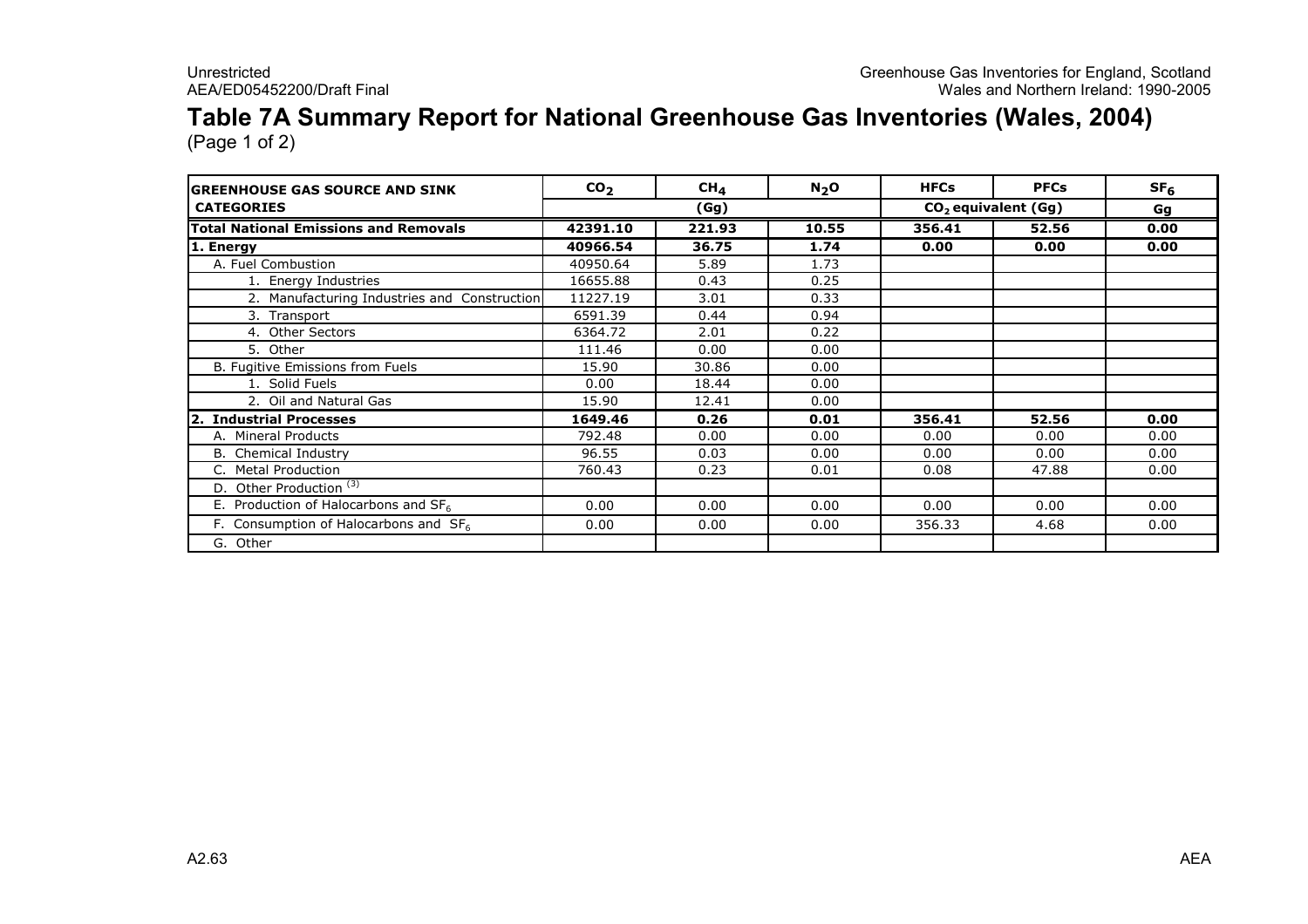# Table 7A Summary Report for National Greenhouse Gas Inventories (Wales, 2004) (Page 2 of 2)

| <b>GREENHOUSE GAS SOURCE AND SINK</b>       | CO <sub>2</sub> | CH <sub>4</sub>                         | $N_2$ O   | <b>HFCs</b> | <b>PFCs</b> | SF <sub>6</sub> |
|---------------------------------------------|-----------------|-----------------------------------------|-----------|-------------|-------------|-----------------|
| <b>CATEGORIES</b>                           |                 | CO <sub>2</sub> equivalent (Gg)<br>(Gg) |           | (Gg)        |             |                 |
| <b>Solvent and Other Product Use</b><br>١з. | 0.00            | 0.00                                    | 0.00      | 0.00        | 0.00        | 0.00            |
| 4. Agriculture                              | 0.00            | 132.94                                  | 8.61      | 0.00        | 0.00        | 0.00            |
| A. Enteric Fermentation                     |                 | 119.92                                  | 0.00      |             |             |                 |
| B. Manure Management                        |                 | 13.02                                   | 0.41      |             |             |                 |
| C. Rice Cultivation                         |                 | <b>NO</b>                               | <b>NO</b> |             |             |                 |
| D. Agricultural Soils                       |                 | 0.00                                    | 8.19      |             |             |                 |
| E. Prescribed Burning of Savannas           |                 | <b>NO</b>                               | <b>NO</b> |             |             |                 |
| F. Field Burning of Agricultural Residues   |                 | 0.00                                    | 0.00      |             |             |                 |
| G. Other                                    |                 | <b>NO</b>                               | <b>NO</b> |             |             |                 |
| <b>Land-Use Change and Forestry</b><br>15.  | $-243.83$       | 0.05                                    | 0.00      | 0.00        | 0.00        | 0.00            |
| A. Forest Land                              | $-1583.90$      |                                         |           |             |             |                 |
| B. Cropland                                 | 1038.06         |                                         |           |             |             |                 |
| C. Grassland                                | $-569.84$       | 0.03                                    | 0.00      |             |             |                 |
| D. Wetlands                                 | 0.00            |                                         |           |             |             |                 |
| E. Settlements                              | 687.22          | 0.02                                    | 0.00      |             |             |                 |
| F. Other land                               | 0.00            |                                         |           |             |             |                 |
| G. Other activities                         | 184.63          |                                         |           |             |             |                 |
| 6. Waste                                    | 18.92           | 51.93                                   | 0.19      | 0.00        | 0.00        | 0.00            |
| A. Solid Waste Disposal on Land             | 0.00            | 50.06                                   | 0.00      |             |             |                 |
| B. Wastewater Handling                      | 0.00            | 1.87                                    | 0.19      |             |             |                 |
| C. Waste Incineration                       | 18.92           | 0.00                                    | 0.00      |             |             |                 |
| D. Other                                    |                 |                                         |           |             |             |                 |
| 7. Other (please specify)                   | 0.00            | 0.00                                    | 0.00      |             |             |                 |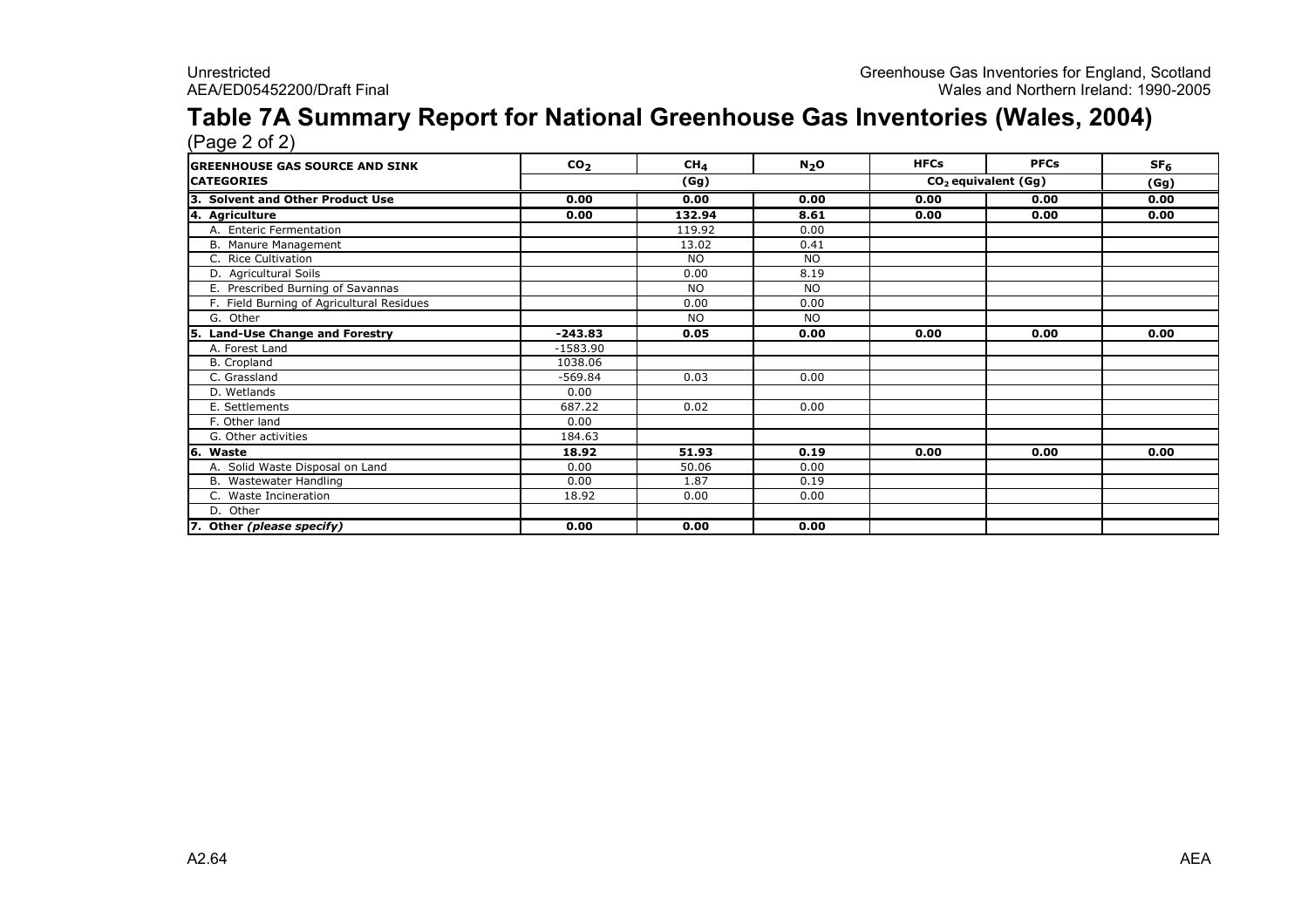### Table 1 Sectoral Report for Energy (Wales, 2005)

| <b>GREENHOUSE GAS SOURCE AND SINK CATEGORIES</b>          | CO <sub>2</sub> | CH <sub>4</sub> | $N_2$ O   |
|-----------------------------------------------------------|-----------------|-----------------|-----------|
|                                                           |                 | (Gg)            |           |
| <b>Total Energy</b>                                       | 40,269          | 37              | 1.73      |
| A. Fuel Combustion Activities (Sectoral Approach)         | 40,258          | 5.39            | 1.73      |
| 1. Energy Industries                                      | 17,681          | 0.48            | 0.26      |
| a. Public Electricity and Heat Production                 | 14,047          | 0.21            | 0.18      |
| b. Petroleum Refining                                     | 3,344           | 0.07            | 0.07      |
| c. Manufacture of Solid Fuels and Other Energy Industries | 290             | 0.19            | 0.01      |
| 2. Manufacturing Industries and Construction              | 10,051          | 2.80            | 0.32      |
| a. Iron and Steel                                         | 6,332           | 2.53            | 0.11      |
| b. Non-Ferrous Metals                                     | IE              | IE              | IE        |
| c. Chemicals                                              | IE              | IE              | IE        |
| d. Pulp, Paper and Print                                  | IE              | IE              | IE        |
| e. Food Processing, Beverages and Tobacco                 | IE              | IE              | <b>IF</b> |
| f. Other (please specify)                                 | 3,719           | 0.27            | 0.21      |
| 3. Transport                                              | 6,654           | 0.39            | 0.94      |
| a. Civil Aviation                                         | 15              | 0.00            | 0.00      |
| b. Road Transportation                                    | 6,027           | 0.38            | 0.86      |
| c. Railways                                               | 185             | 0.01            | 0.07      |
| d. Navigation                                             | 423             | 0.01            | 0.01      |
| e. Other Transportation (please specify)                  | 4.0             | 0.00            | 0.00      |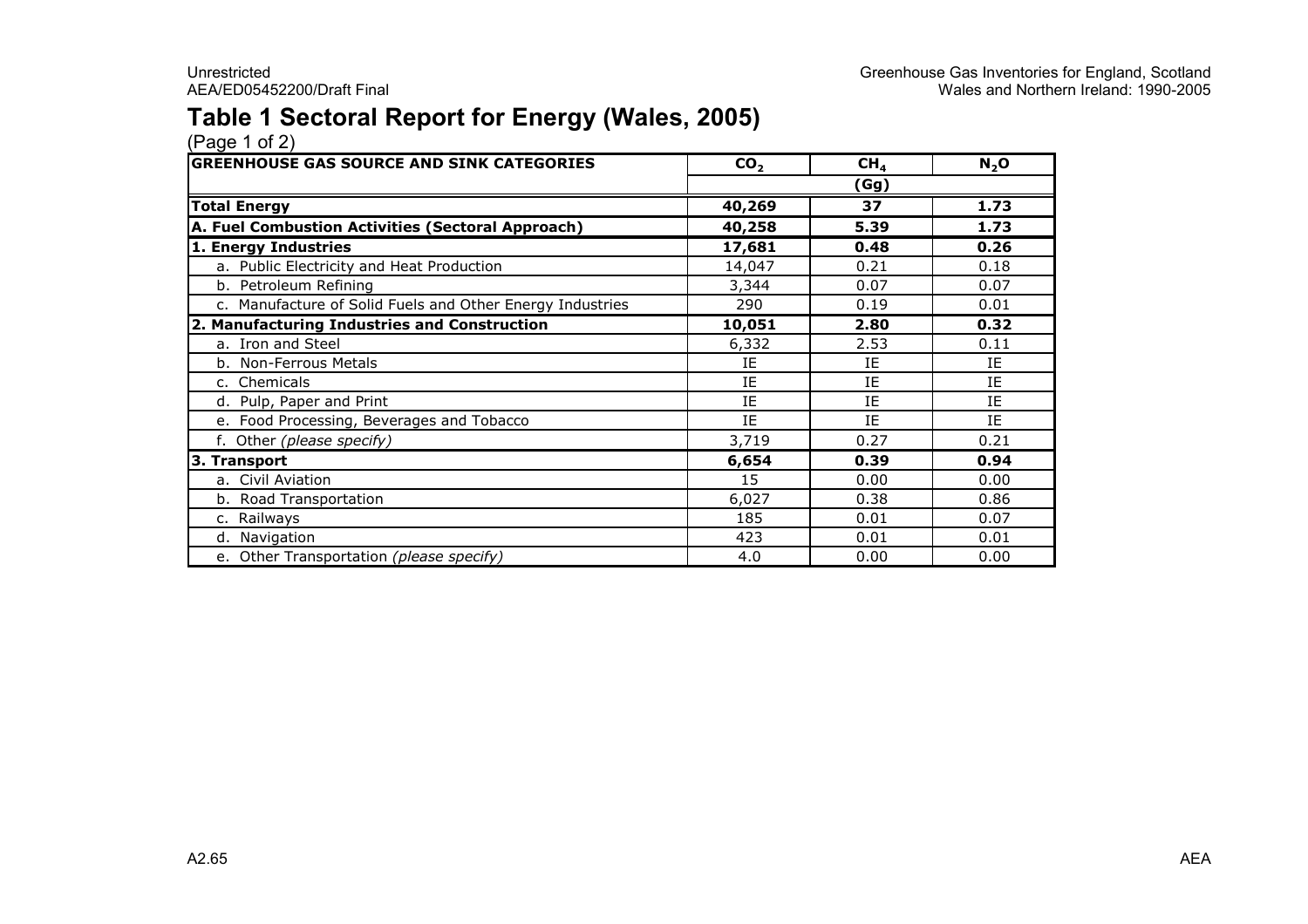### Table 1 Sectoral Report for Energy (Wales, 2005)

| <b>GREENHOUSE GAS SOURCE AND SINK CATEGORIES</b> | CO <sub>2</sub> | CH <sub>4</sub> | $N_2$ O   |
|--------------------------------------------------|-----------------|-----------------|-----------|
|                                                  |                 | (Gg)            |           |
| 4. Other Sectors                                 | 5,765           | 1.72            | 0.20      |
| a. Commercial/Institutional                      | 801             | 0.08            | 0.00      |
| b. Residential                                   | 4,487           | 1.60            | 0.03      |
| c. Agriculture/Forestry/Fisheries                | 477             | 0.03            | 0.17      |
| 5. Other (Military Aircraft and Naval Vessels)   | 107             | 0.00            | 0.00      |
| <b>B. Fugitive Emissions from Fuels</b>          | 11              | 31.23           | 0.00      |
| 1. Solid Fuels                                   | 10              | 19.51           | 0.00      |
| a. Coal Mining                                   | $\Omega$        | 19.44           | 0.00      |
| b. Solid Fuel Transformation                     | 10              | 0.07            | 0.00      |
| c. Other (please specify)                        | <b>NO</b>       | <b>NO</b>       | <b>NO</b> |
| 2. Oil and Natural Gas                           | $\mathbf 0$     | 11.72           | 0.00      |
| a. Oil                                           | $\mathbf{0}$    | 0               | 0.00      |
| b. Natural Gas                                   | 0               | 12              | NO.       |
| c. Venting and Flaring                           | 0               | 0.00            | 0.00      |
| Flaring                                          | 0               | 0               | 0.00      |
| Venting                                          | 0               | 0               | NO.       |
| Memo Items: (2)                                  |                 |                 |           |
| <b>International Bunkers</b>                     | <b>NA</b>       | <b>NA</b>       | <b>NA</b> |
| Aviation                                         | <b>NA</b>       | <b>NA</b>       | <b>NA</b> |
| Marine                                           | <b>NA</b>       | <b>NA</b>       | <b>NA</b> |
| CO <sub>2</sub> Emissions from Biomass           | <b>NE</b>       |                 |           |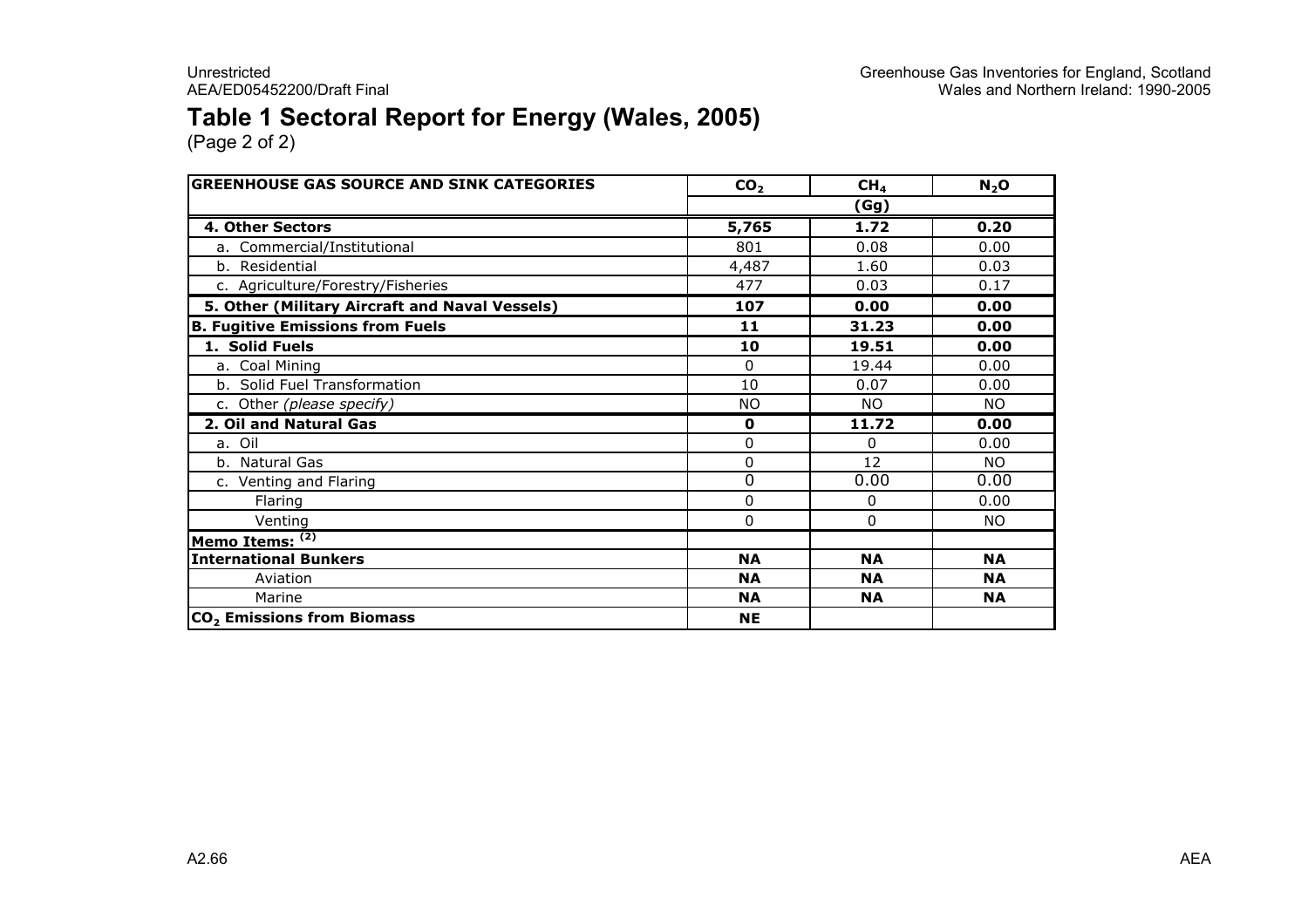### Table 2(I) Sectoral Report for Industrial Processes (Wales, 2005)

| <b>IGREENHOUSE GAS SOURCE AND SINK</b>             | CO <sub>2</sub> | $CH_{4}$  | $N_2$ O                  | <b>HFCs</b> | <b>PFCs</b> | SF <sub>6</sub> |
|----------------------------------------------------|-----------------|-----------|--------------------------|-------------|-------------|-----------------|
| <b>ICATEGORIES</b>                                 | (Gg)            |           | <b>Gg CO2 Equivalent</b> |             | Gg          |                 |
| <b>Total Industrial Processes</b>                  | 1,680           | 0.31      | 0.01                     | 383.73      | 4.30        | 0.00            |
| <b>A. Mineral Products</b>                         | 676             | 0.00      | 0.00                     | 0.00        | 0.00        | 0.00            |
| 1. Cement Production                               | 357             | <b>NO</b> | <b>NO</b>                | 0.00        | 0.00        | 0.00            |
| 2. Lime Production                                 | $\Omega$        | <b>NO</b> | <b>NO</b>                | 0.00        | 0.00        | 0.00            |
| 3. Limestone and Dolomite Use                      | 304             | <b>NO</b> | <b>NO</b>                | 0.00        | 0.00        | 0.00            |
| 4. Soda Ash Production and Use                     | 14              | <b>NO</b> | <b>NO</b>                | 0.00        | 0.00        | 0.00            |
| 5. Asphalt Roofing                                 | <b>NE</b>       | <b>NO</b> | <b>NO</b>                | 0.00        | 0.00        | 0.00            |
| 6. Road Paving with Asphalt                        | <b>NE</b>       | <b>NO</b> | <b>NO</b>                | 0.00        | 0.00        | 0.00            |
| 7. Other (fletton bricks)                          | $\mathbf{0}$    | 0.00      | <b>NO</b>                | 0.00        | 0.00        | 0.00            |
| <b>B.</b> Chemical Industry                        | 98              | 0.02      | 0.00                     | 0.00        | 0.00        | 0.00            |
| 1. Ammonia Production                              | $\Omega$        | <b>NE</b> | <b>NO</b>                | 0.00        | 0.00        | 0.00            |
| 2. Nitric Acid Production                          | <b>NO</b>       | <b>NO</b> | 0.00                     | 0.00        | 0.00        | 0.00            |
| 3. Adipic Acid Production                          | <b>NO</b>       | <b>NO</b> | 0.00                     | 0.00        | 0.00        | 0.00            |
| 4. Carbide Production                              | <b>NO</b>       | <b>NO</b> | NO                       | 0.00        | 0.00        | 0.00            |
| 5. Other (please specify)                          | 98              | 0.02      | <b>NO</b>                | 0.00        | 0.00        | 0.00            |
| <b>Metal Production</b>                            | 906             | 0.29      | 0.01                     |             |             |                 |
| 1. Iron and Steel Production                       | 645             | 0.29      | 0.01                     | 0.00        | 0.00        | 0.00            |
| 2. Ferroalloys Production                          | IE              | <b>NE</b> | NO                       | 0.00        | 0.00        | 0.00            |
| 3. Aluminium Production                            | 262             | <b>NO</b> | <b>NO</b>                | 0.00        | 45.39       | 0.00            |
| 4. $SF6$ Used in Aluminium and Magnesium Foundries | <b>NO</b>       | <b>NO</b> | <b>NO</b>                | 0.12        | 0.00        | 0.00            |
| 5. Other (please specify)                          | <b>NO</b>       | <b>NO</b> | <b>NO</b>                | 0.00        | 0.00        | 0.00            |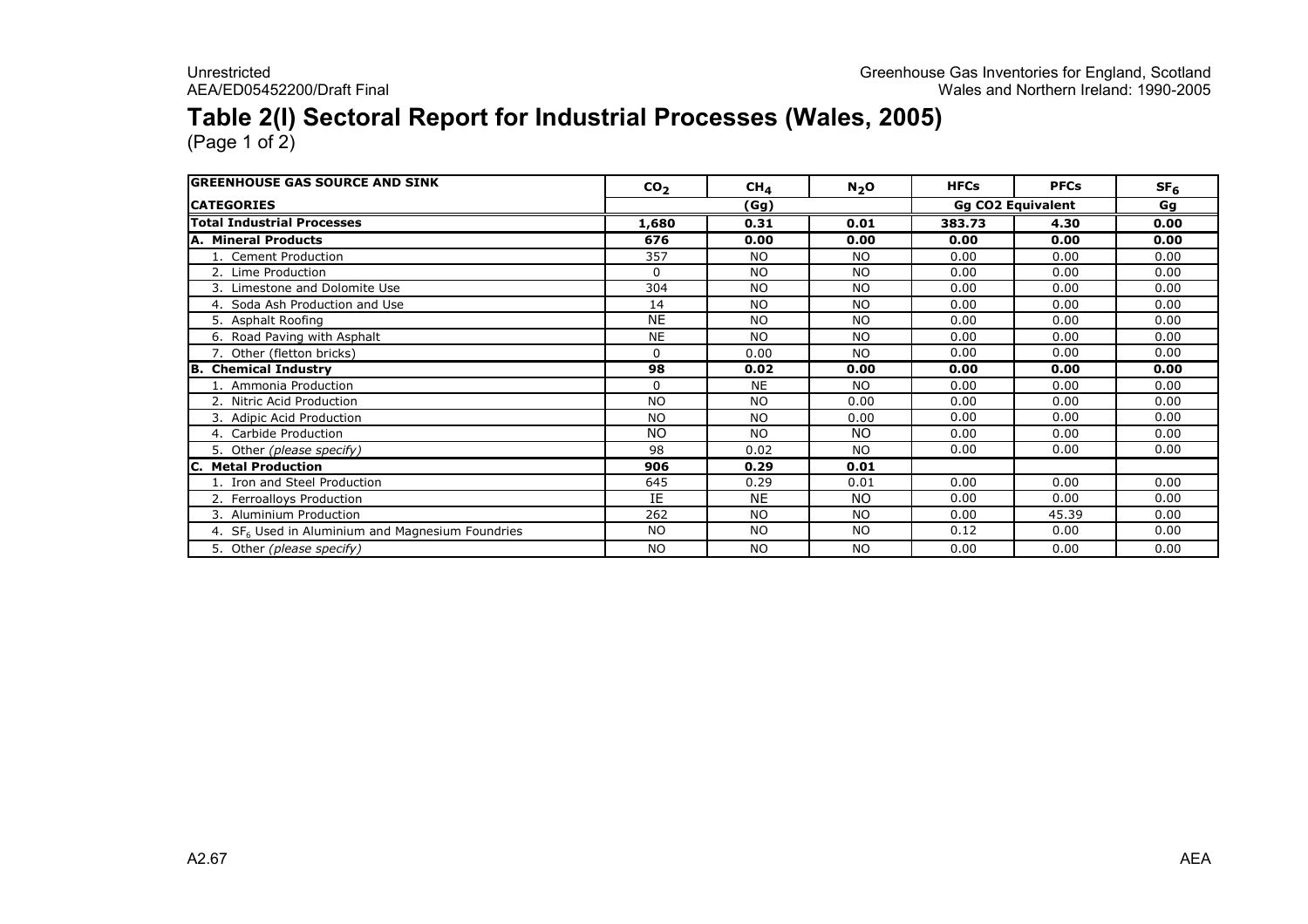### Table 2(I) Sectoral Report for Industrial Processes (Wales, 2005)

(Page 2 of 2) GREENHOUSE GAS SOURCE AND SINK CO<sub>2</sub> 2 | CH<sub>4</sub> | N<sub>2</sub>O | HFCs | PFCs | SF<sub>6</sub> **CATEGORIES**  Gg D. Other Production 0.00 0.00 0.00 0.00 0.00 0.00 1. Pulp and Paper NO NO NO 0.00 0.00 0.00 2. Food and  $Drink^{(2)}$  IE E | NO | NO | 0.00 | 0.00 | 0.00<br>22 | 2.22 | 2.23 | 2.23 | 2.23 | 2.23 E. Production of Halocarbons and  $SF_{6}$  $\begin{array}{|c|c|c|c|c|c|c|c|c|} \hline \text{0.00} & \text{0.00} & \text{0.00} & \text{0.00} & \text{0.00} & \text{0.00} \ \hline \end{array}$ 1. By-product EmissionsNO NO NO NO 0 0.00 0.00<br>مورد المستخدم المستخدم المستخدم المستخدم المستخدم المستخدم المستخدم المستخدم المستخدم المستخدم المستخدم المستخ<br>المستخدم المستخدم المستخدم المستخدم المستخدم المستخدم المستخدم المستخدم المستخدم المست 2. Fugitive Emissions NO NO NO 0.00 0.00 0.00 3. Other (please specify) NO NO NO 0.00 0.00 0.00 F. Consumption of Halocarbons and  $SF<sub>6</sub>$  0.00 0.00 0.00 383.73 4.30 0.00 1. Refrigeration and Air Conditioning Equipment 198.76 198.76 10.00 198.76 10.00 0.00<br>1. Toam Blowing 1. Conditioning Equipment 198.76 10.00 10.00 10.00 10.00 10.00 10.00 0.00 2. Foam Blowing NO NO NO 27.65 0.00 0.00 3. Fire ExtinguishersNO NO NO NO 14.64 0.00 0.00<br>است الملك الملك الملك الملك الملك الملك الملك الملك الملك الملك الملك الملك الملك الملك الملك الملك الملك الم<br>الملك الملك الملك الملك الملك الملك الملك الملك الملك الملك الملك الملك الملك الملك 4. Aerosols/ Metered Dose InhalersNO NO NO NO 134.97 0.00 0.00<br>مورد المساحة المساحة المساحة المساحة المساحة المساحة المساحة المساحة المساحة المساحة المساحة المساحة المساحة ا 5. SolventsS<br>NO NO NO NO 2.25 0.00 0.00<br>NO NO NO NO 0.00 0.00 0.00 6. Semiconductor Manufacture NO NO NO 0.00 0.00 0.00 7. Electrical Equipment NO NO NO 0.00 0.00 0.00 8. Other (please specify) NO NO NO NO 5.45 4.30 0.00<br>
and the contract of the contract of the contract of the contract of the contract of the contract of the contra G. Other (please specify) 0.00 0.00 0.00 0.00 0.00 0.00 (Gg) Gg CO2 Equivalent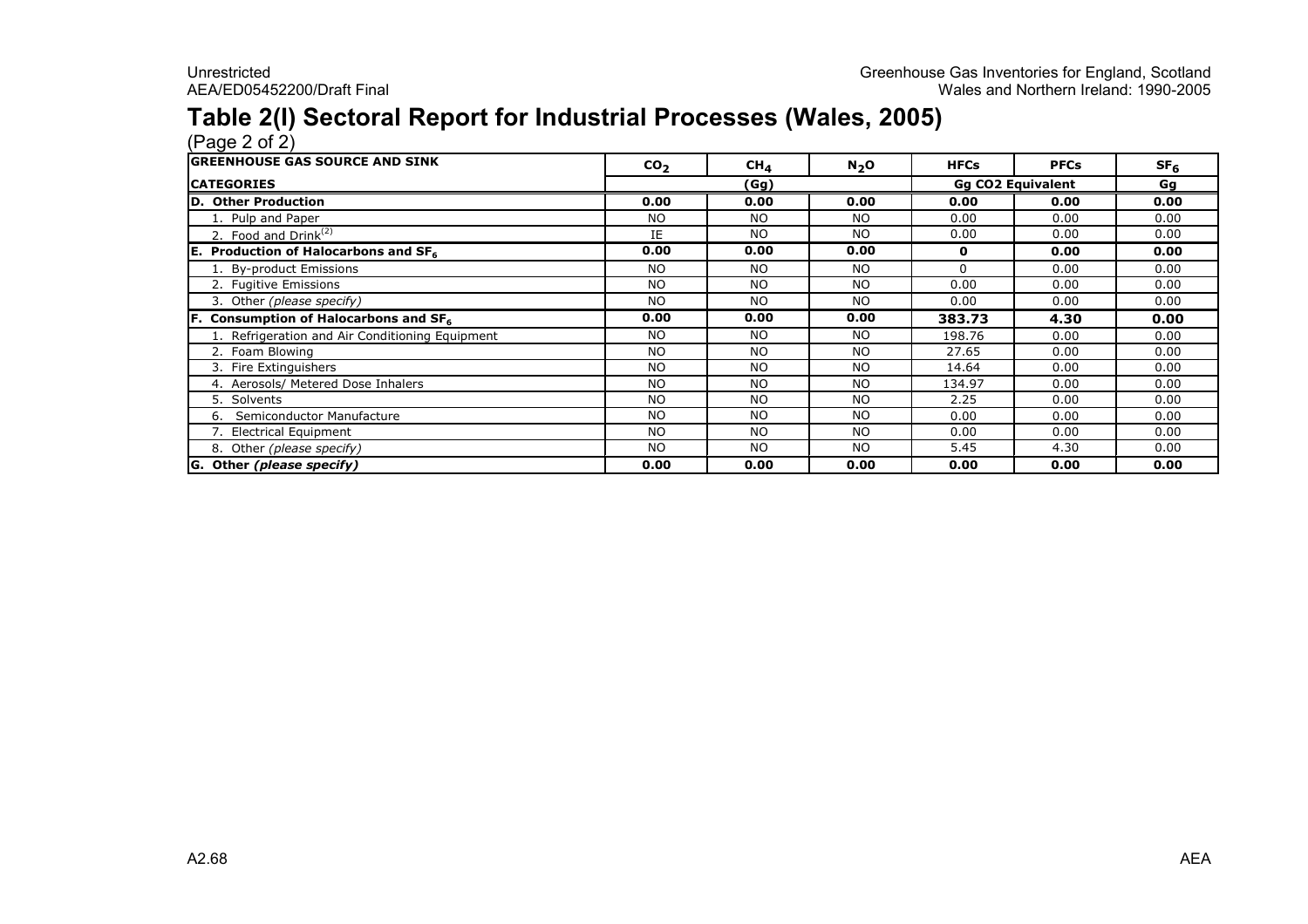### Table 4 Sectoral Report for Agriculture (Wales, 2005)

|                   | <b>GREENHOUSE GAS SOURCE AND SINK</b> | CH <sub>4</sub> | $N_2$ O   |
|-------------------|---------------------------------------|-----------------|-----------|
| <b>CATEGORIES</b> |                                       |                 | (Gg)      |
|                   | <b>Total Agriculture</b>              | 129.47          | 8.94      |
|                   | <b>A. Enteric Fermentation</b>        | 116.76          | 0.00      |
| 1.                | Cattle                                | 69.90           | <b>NO</b> |
| 2.                | <b>Buffalo</b>                        | <b>NO</b>       | <b>NO</b> |
| 3.                | Sh <u>eep</u>                         | 46.03           | <b>NO</b> |
| 4.                | Goats                                 | 0.03            | <b>NO</b> |
| 5.                | Camels and Llamas                     | <b>NO</b>       | <b>NO</b> |
| 6.                | Horses                                | 0.75            | <b>NO</b> |
| 7.                | Mules and Asses                       | <b>NO</b>       | <b>NO</b> |
| 8.                | Swine                                 | 0.04            | <b>NO</b> |
| 9.                | Poultry                               | $\Omega$        | <b>NO</b> |
|                   | 10. Other (Deer)                      | 0.01            | <b>NO</b> |
|                   | <b>B. Manure Management</b>           | 12.71           | 0.40      |
| 1.                | Cattle                                | 10.91           | 0.00      |
| 2.                | <b>Buffalo</b>                        | <b>NO</b>       | <b>NO</b> |
| 3.                | Sheep                                 | 1.09            | 0.00      |
| 4.                | Goats                                 | 0.00            | 0.00      |
| 5.                | Camels and Llamas                     | <b>NO</b>       | <b>NO</b> |
| 6.                | Horses                                | 0.06            | 0.00      |
| 7.                | Mules and Asses                       | <b>NO</b>       | <b>NO</b> |
| 8.                | Swine                                 | 0.09            | 0.00      |
| 9.                | Poultry                               | 0.56            | 0.00      |
|                   | 9a. Deer                              | 0.00            | 0.00      |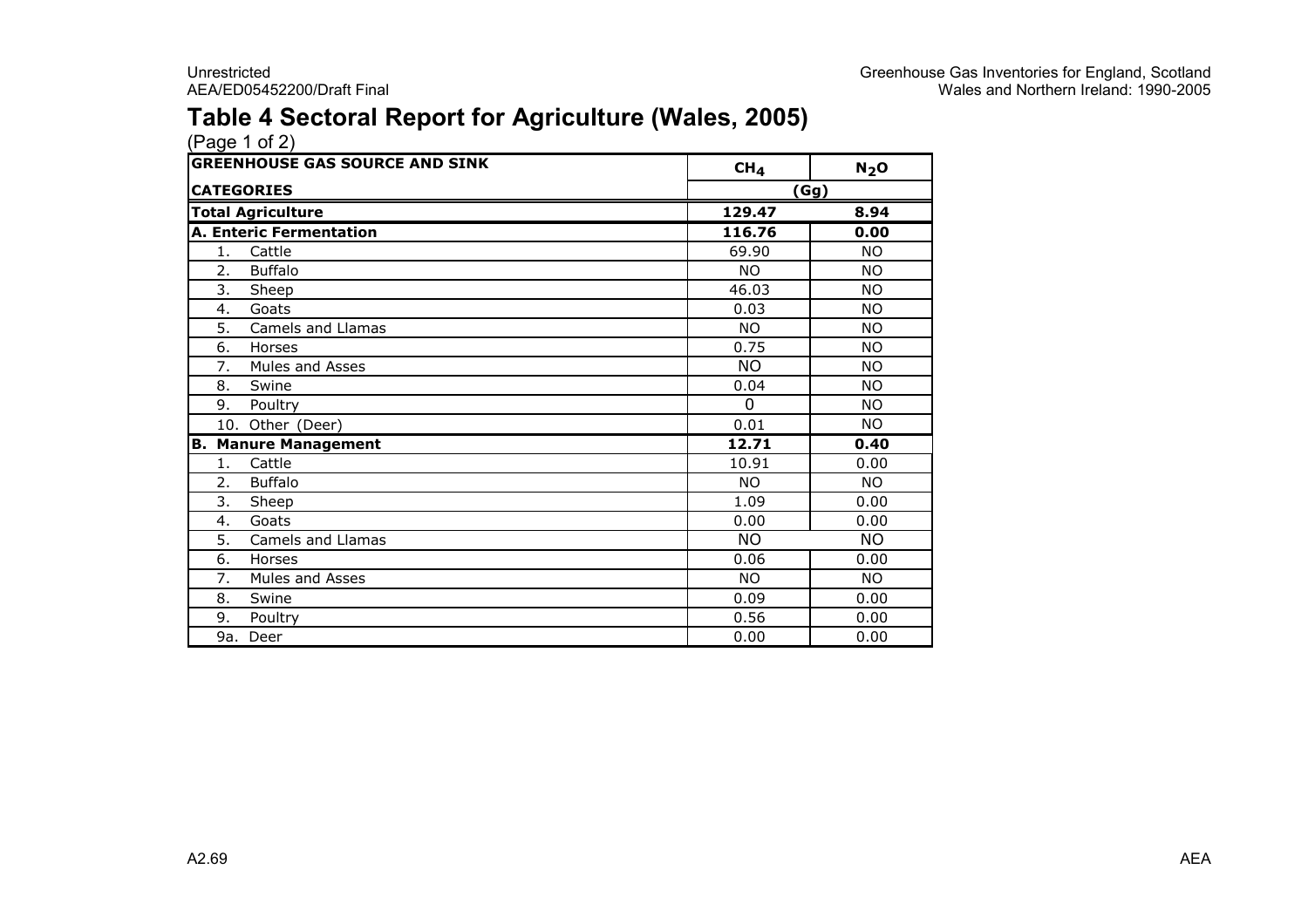### Table 4 Sectoral Report for Agriculture (Wales, 2005)

| <b>GREENHOUSE GAS SOURCE AND SINK</b>            | CH <sub>4</sub> | N <sub>2</sub> O |
|--------------------------------------------------|-----------------|------------------|
| <b>CATEGORIES</b>                                | (Gg)            |                  |
| <b>B. Manure Management (continued)</b>          |                 |                  |
| 10. Anaerobic Lagoons                            | NO.             | NO.              |
| 11. Liquid Systems                               | NO.             | 0.02             |
| 12. Solid Storage and Dry Lot                    | NO.             | 0.36             |
| 13. Other (Poultry Litter, Stables etc)          | NO.             | 0.02             |
|                                                  |                 |                  |
| <b>C. Rice Cultivation</b>                       | <b>NO</b>       | <b>NO</b>        |
| D. Agricultural Soils <sup>(1)</sup>             | <b>NE</b>       | 8.54             |
| <b>E. Prescribed Burning of Savannas</b>         | <b>NO</b>       | <b>NO</b>        |
| <b>F. Field Burning of Agricultural Residues</b> | 0.00            | 0.00             |
| 1. Cereals                                       | 0.00            | 0.00             |
| 2. Pulse                                         | NO.             | NO.              |
| 3. Tuber and Root                                | NO.             | NO.              |
| 4. Sugar Cane                                    | NO.             | NO.              |
| 5. Other (Linseed)                               | 0.00            | 0.00             |
| <b>Other</b><br>G.                               | 0.00            | 0.00             |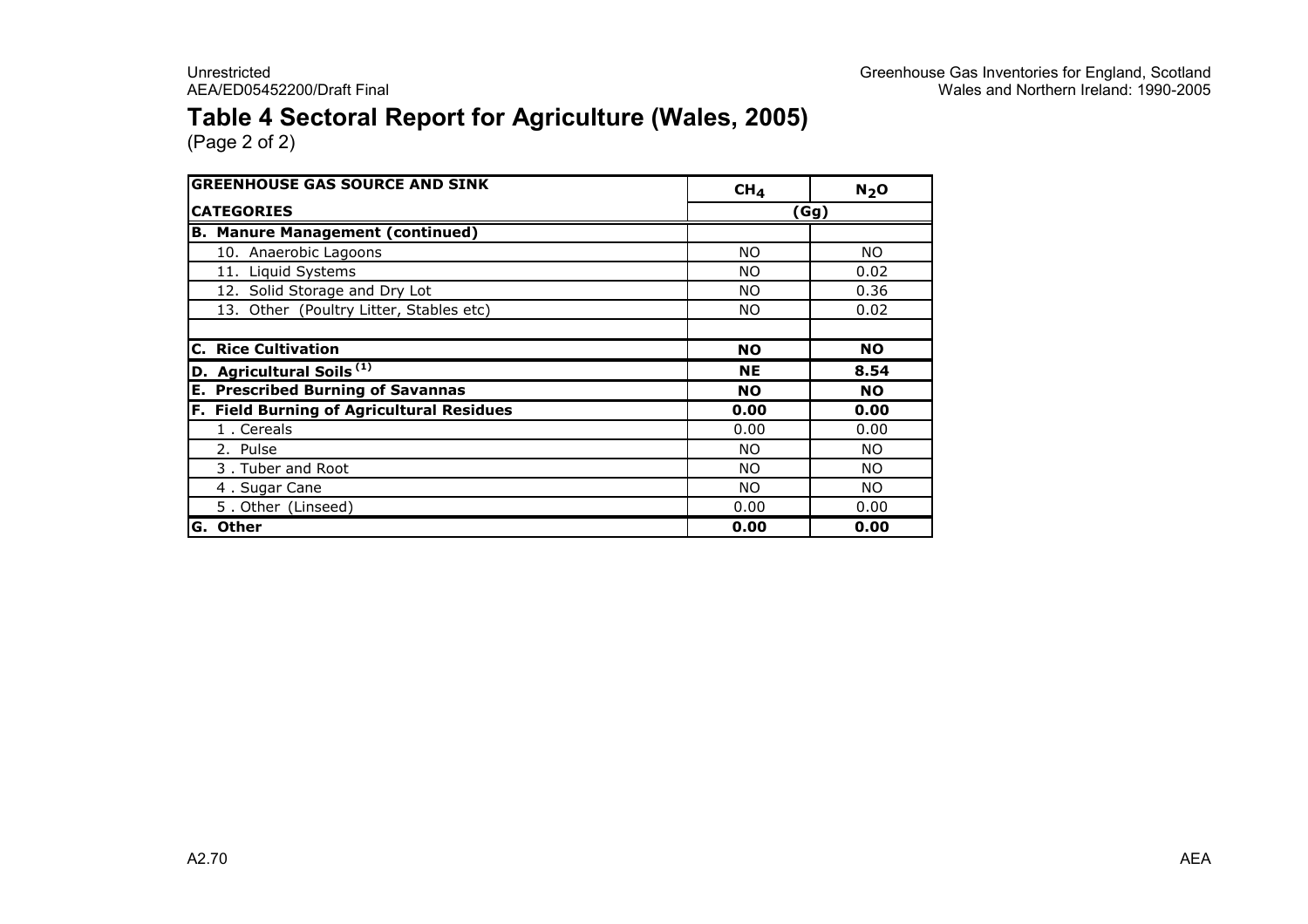### Table 5 Sectoral Report for Land Use Change and Forestry (Wales, 2005)

| <b>GREENHOUSE GAS SOURCE AND SINK</b> | CO <sub>2</sub> | CH <sub>4</sub> | N <sub>2</sub> O |  |
|---------------------------------------|-----------------|-----------------|------------------|--|
| <b>ICATEGORIES</b>                    | (Gg)            |                 |                  |  |
| 5. Land-Use Change and Forestry       | $-247$          | 0.05            | 0.00             |  |
| A. Forest Land                        | $-1,509$        |                 |                  |  |
| <b>B.</b> Cropland                    | 1,041           |                 |                  |  |
| C. Grassland                          | $-588$          | 0.03            | 0.00             |  |
| D. Wetlands                           |                 |                 |                  |  |
| E. Settlements                        | 687             | 0.02            | 0.00             |  |
| F. Other land                         |                 |                 |                  |  |
| G. Other activities                   | 124             |                 |                  |  |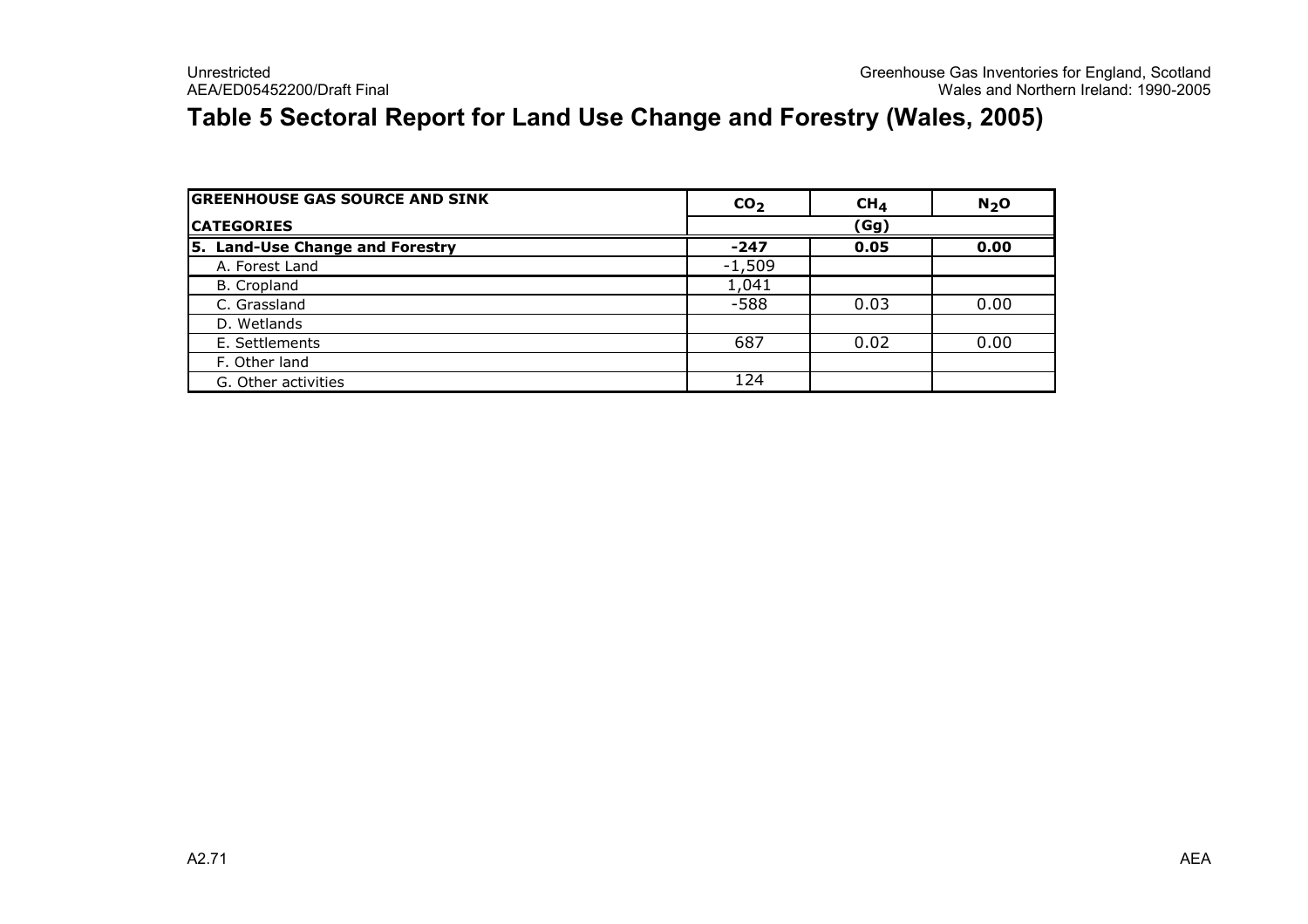### Table 6 Sectoral Report for Waste (Wales, 2005)

| <b>GREENHOUSE GAS SOURCE AND SINK CATEGORIES</b> | CO <sub>2</sub> | CH <sub>4</sub> | N <sub>2</sub> O |
|--------------------------------------------------|-----------------|-----------------|------------------|
|                                                  |                 | (Gg)            |                  |
| <b>Total Waste</b>                               | 19              | 49              | 0.19             |
| A. Solid Waste Disposal on Land                  | 0.00            | 47              | 0.00             |
| 1. Managed Waste Disposal on Land                | 0.00            | 47              | 0.00             |
| 2. Unmanaged Waste Disposal Sites                |                 |                 |                  |
| 3. Other (please specify)                        |                 |                 |                  |
|                                                  |                 |                 |                  |
| <b>B. Wastewater Handling</b>                    | 0.00            | 1.87            | 0.19             |
| 1. Industrial Wastewater                         |                 |                 |                  |
| 2. Domestic and Commercial Wastewater            | 0.00            | 1.87            | 0.19             |
| 3. Other (please specify)                        |                 |                 |                  |
|                                                  |                 |                 |                  |
| C. Waste Incineration                            | 19              | 0.00            | 0.00             |
| D. Other (please specify)                        |                 |                 |                  |
|                                                  |                 |                 |                  |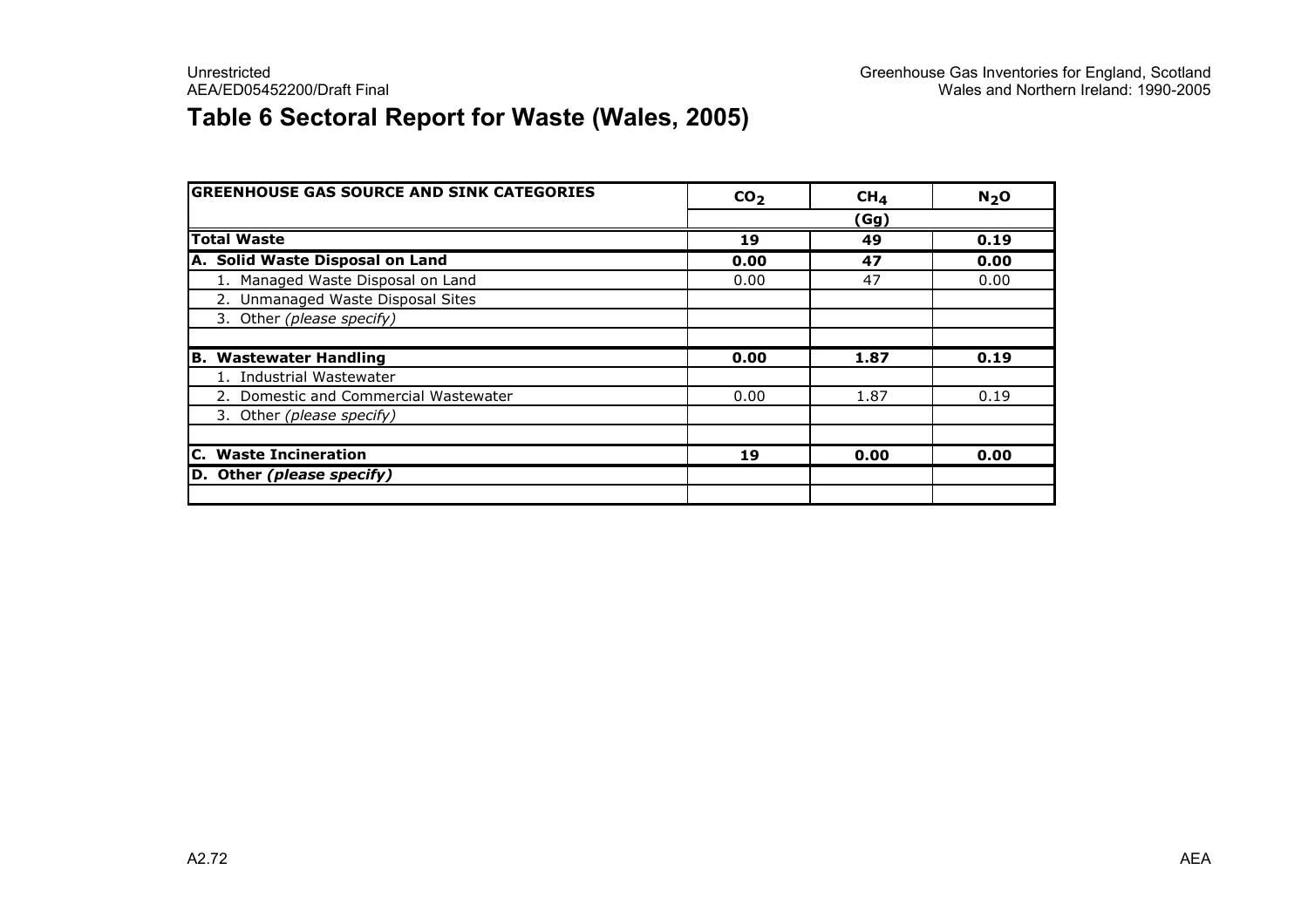## Table 7A Summary Report for National Greenhouse Gas Inventories (Wales, 2005)

| <b>IGREENHOUSE GAS SOURCE AND SINK</b>            | CO <sub>2</sub> | $CH_{4}$ | $N_2$ O | <b>HFCs</b>           | <b>PFCs</b> | SF <sub>6</sub> |
|---------------------------------------------------|-----------------|----------|---------|-----------------------|-------------|-----------------|
| <b>ICATEGORIES</b>                                |                 | (Gg)     |         | $CO2$ equivalent (Gg) | Gg          |                 |
| <b>Total National Emissions and Removals</b>      | 41,721.77       | 215.66   | 10.88   | 383.73                | 4.30        | 0.00            |
| 1. Energy                                         | 40,268.81       | 36.62    | 1.73    | 0.00                  | 0.00        | 0.00            |
| A. Fuel Combustion                                | 40,258.18       | 5.39     | 1.73    | 0.00                  | 0.00        | 0.00            |
| L. Energy Industries                              | 17,680.83       | 0.48     | 0.26    | 0.00                  | 0.00        | 0.00            |
| 2. Manufacturing Industries and Construction      | 10,051.13       | 2.80     | 0.32    | 0.00                  | 0.00        | 0.00            |
| 3. Transport                                      | 6,653.70        | 0.39     | 0.94    | 0.00                  | 0.00        | 0.00            |
| 4. Other Sectors                                  | 5,765.44        | 1.72     | 0.20    | 0.00                  | 0.00        | 0.00            |
| 5. Other                                          | 107.07          | 0.00     | 0.00    | 0.00                  | 0.00        | 0.00            |
| B. Fugitive Emissions from Fuels                  | 10.63           | 31.23    | 0.00    | 0.00                  | 0.00        | 0.00            |
| 1. Solid Fuels                                    | 10.34           | 19.51    | 0.00    | 0.00                  | 0.00        | 0.00            |
| 2. Oil and Natural Gas                            | 0.29            | 11.72    | 0.00    | 0.00                  | 0.00        | 0.00            |
| 2. Industrial Processes                           | 1,680.45        | 0.31     | 0.01    | 383.73                | 4.30        | 0.00            |
| A. Mineral Products                               | 675.87          | 0.00     | 0.00    | 0.00                  | 0.00        | 0.00            |
| <b>B.</b> Chemical Industry                       | 98.19           | 0.02     | 0.00    | 0.00                  | 0.00        | 0.00            |
| C. Metal Production                               | 906.39          | 0.29     | 0.01    | 0.00                  | 0.00        | 0.00            |
| D. Other Production <sup>(3)</sup>                | 0.00            | 0.00     | 0.00    | 0.00                  | 0.00        | 0.00            |
| E. Production of Halocarbons and $SF6$            | 0.00            | 0.00     | 0.00    | 0.00                  | 0.00        | 0.00            |
| F. Consumption of Halocarbons and SF <sub>6</sub> | 0.00            | 0.00     | 0.00    | 383.73                | 4.30        | 0.00            |
| G.<br>Other                                       | 0.00            | 0.00     | 0.00    | 0.00                  | 0.00        | 0.00            |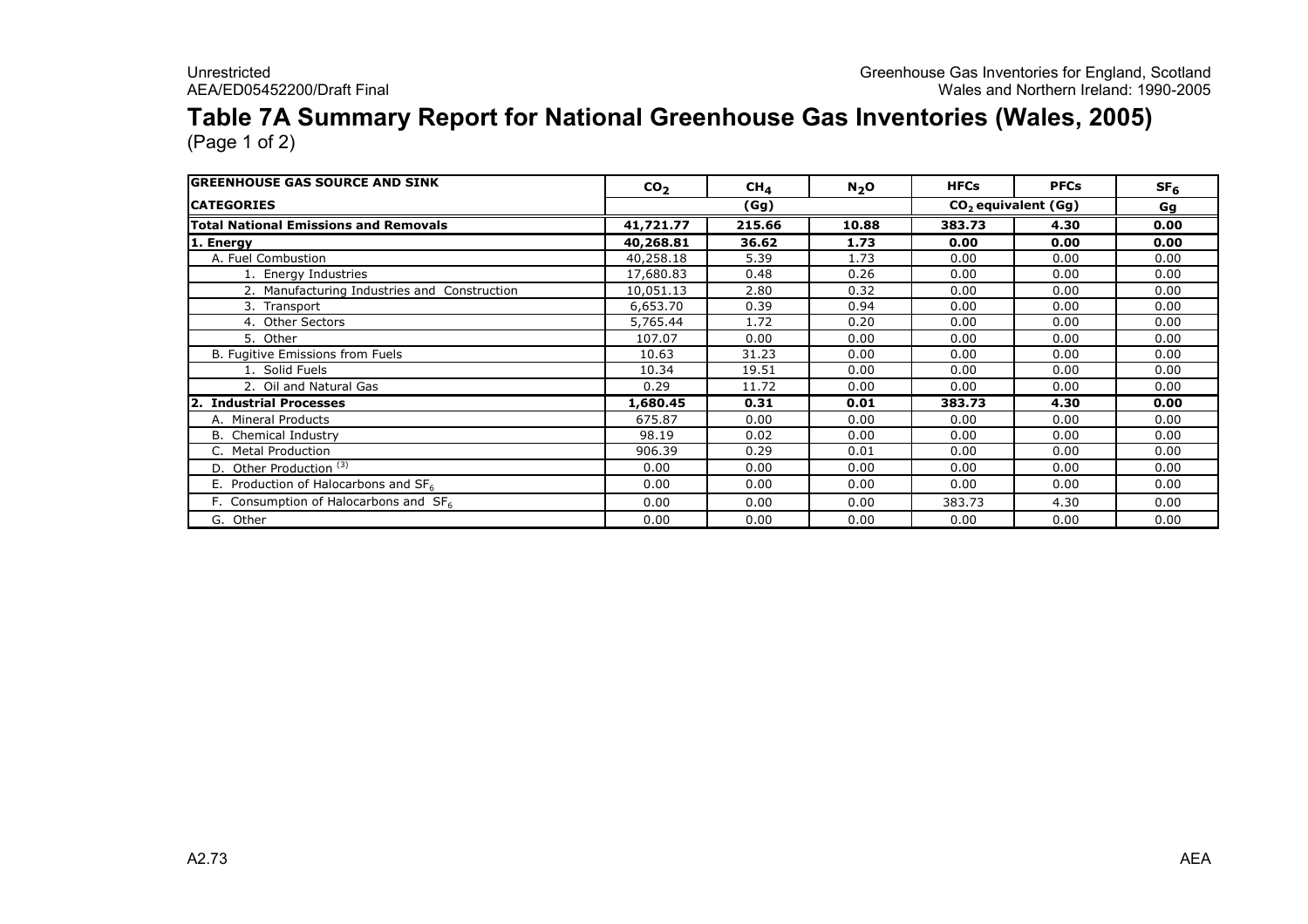## Table 7A Summary Report for National Greenhouse Gas Inventories (Wales, 2005)

| <b>GREENHOUSE GAS SOURCE AND SINK</b>     | CO <sub>2</sub> | $CH_{4}$  | N <sub>2</sub> O | <b>HFCs</b> | <b>PFCs</b>                     | SF <sub>6</sub> |
|-------------------------------------------|-----------------|-----------|------------------|-------------|---------------------------------|-----------------|
| <b>CATEGORIES</b>                         |                 | (Gg)      |                  |             | CO <sub>2</sub> equivalent (Gg) | (Gg)            |
| 3. Solvent and Other Product Use          | 0.00            | 0.00      | 0.00             | 0.00        | 0.00                            | 0.00            |
| 4. Agriculture                            | 0.00            | 129.47    | 8.94             | 0.00        | 0.00                            | 0.00            |
| A. Enteric Fermentation                   |                 | 116.76    | 0.00             | 0.00        | 0.00                            | 0.00            |
| B. Manure Management                      |                 | 12.71     | 0.40             | 0.00        | 0.00                            | 0.00            |
| C. Rice Cultivation                       |                 | <b>NO</b> | NO.              | 0.00        | 0.00                            | 0.00            |
| D. Agricultural Soils                     |                 | <b>NE</b> | 8.54             | 0.00        | 0.00                            | 0.00            |
| E. Prescribed Burning of Savannas         |                 | <b>NO</b> | NO.              | 0.00        | 0.00                            | 0.00            |
| F. Field Burning of Agricultural Residues |                 | 0.00      | 0.00             | 0.00        | 0.00                            | 0.00            |
| G. Other                                  |                 | 0.00      | 0.00             | 0.00        | 0.00                            | 0.00            |
| 5. Land-Use Change and Forestry           | $-247$          | 0.05      | 0.00             | 0.00        | 0.00                            | 0.00            |
| A. Forest Land                            | $-1,509$        |           |                  |             |                                 |                 |
| B. Cropland                               | 1,041           |           |                  |             |                                 |                 |
| C. Grassland                              | $-588$          | 0.03      | 0.00             |             |                                 |                 |
| D. Wetlands                               | 0.00            |           |                  |             |                                 |                 |
| E. Settlements                            | 687             | 0.02      | 0.00             |             |                                 |                 |
| F. Other land                             | 0.00            |           |                  |             |                                 |                 |
| G. Other activities                       | 123.59          |           |                  |             |                                 |                 |
| 6. Waste                                  | 19.1            | 49.2      | 0.19             | 0.00        | 0.00                            | 0.00            |
| A. Solid Waste Disposal on Land           | 0.00            | 47.33     | 0.00             | 0.00        | 0.00                            | 0.00            |
| B. Wastewater Handling                    | 0.00            | 1.87      | 0.19             | 0.00        | 0.00                            | 0.00            |
| C. Waste Incineration                     | 19.1            | 0.00      | 0.00             | 0.00        | 0.00                            | 0.00            |
| D. Other                                  |                 |           |                  |             |                                 |                 |